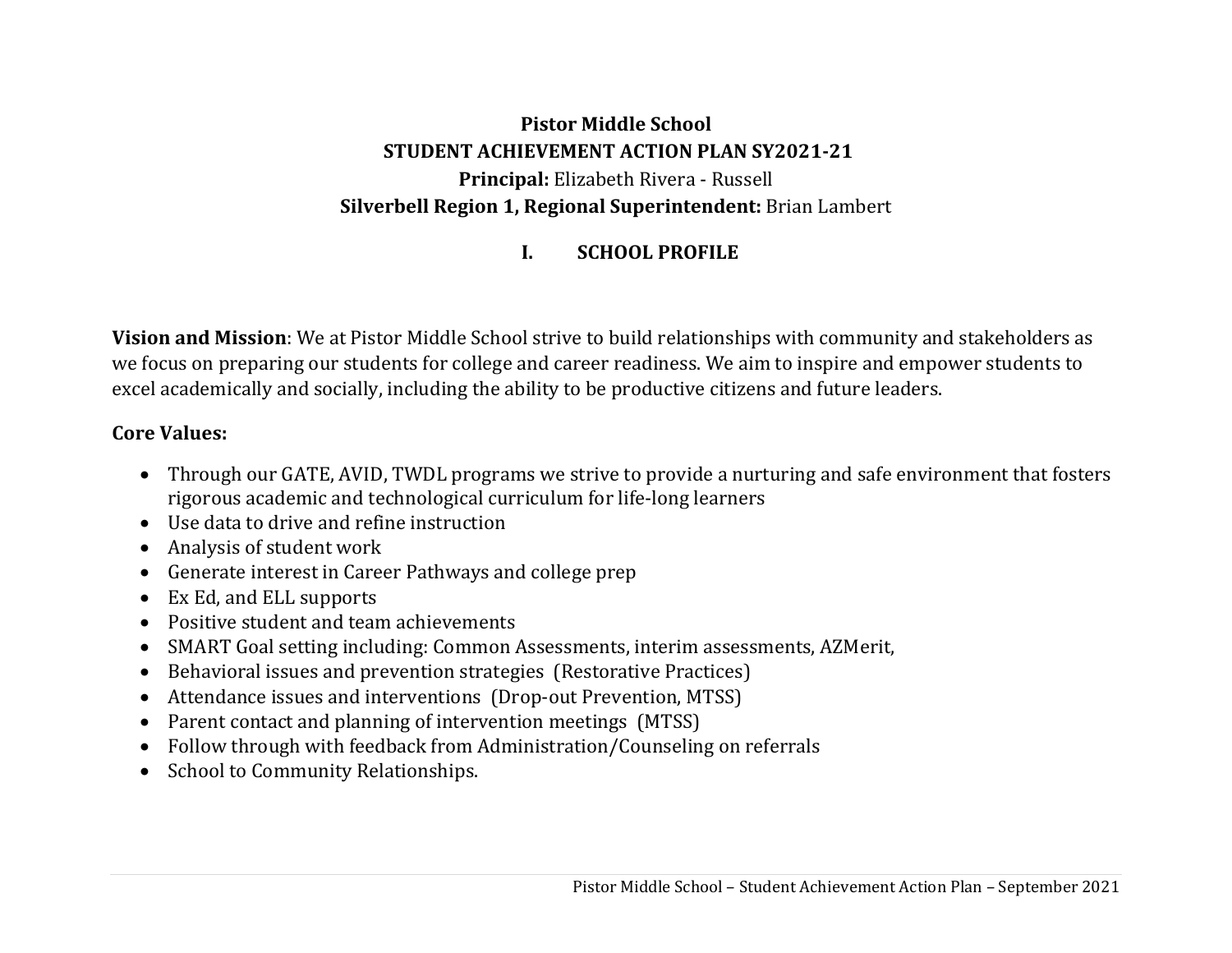# **Impact of COVID on instruction**

According to Tai et al., (2021), 'the coronavirus disease 2019 (COVID-19) pandemic has disproportionately affected racial and ethnic minority groups, with high rates of death in African American, Native American, and LatinX communities…Minority groups are disproportionately affected by chronic medical conditions and lower access to healthcare that may portend worse COVID-19 outcomes. Furthermore, minority communities are more likely to experience living and working conditions that predispose them to worse outcomes. Underpinning these disparities are long-standing structural and societal factors that the COVID-19 pandemic has exposed.'

From March 2021 to March 2021, TUSD provided instruction remotely during the height of the COVID-19 outbreak. Although almost all students experienced learning loss, families in economic hardship with fewer available resources such as childcare and/or adult supervision, a quiet place to study at home, connectivity issues, shared devices, etc. were even more negatively affected academically by remote instruction.

| Impact of COVID-19 and Learning Loss: TUSD Students in Grades 3 - 8 Percent Proficient on |         |            |                 |  |         |         |                  |
|-------------------------------------------------------------------------------------------|---------|------------|-----------------|--|---------|---------|------------------|
| State Testing Broken by USP Ethnicity                                                     |         |            |                 |  |         |         |                  |
|                                                                                           |         | <b>ELA</b> |                 |  |         | Math    |                  |
|                                                                                           | 2018-19 | 2020-21    | <b>ELA Loss</b> |  | 2018-19 | 2020-21 | <b>Math Loss</b> |
| African Am.                                                                               | 28%     | 17%        | $-11%$          |  | 24%     | 9%      | $-15%$           |
| Hispanic                                                                                  | 30%     | 20%        | $-10%$          |  | 27%     | 10%     | $-17%$           |
| White                                                                                     | 48%     | 39%        | $-9%$           |  | 46%     | 27%     | $-19%$           |

# **Estimated Time to Reach aC Letter Grade**

The current ADE school grade is a D. The state has initiated a new state test and has also adjusted the state accountability model. The impact of these changes is unknown and consequently, the estimated time to improve the state letter grade determination may need some flexibility. The academic goals for subgroups and for the entire school are both realistic and rigorous. With these state considerations in mind, the estimated time for Pistor to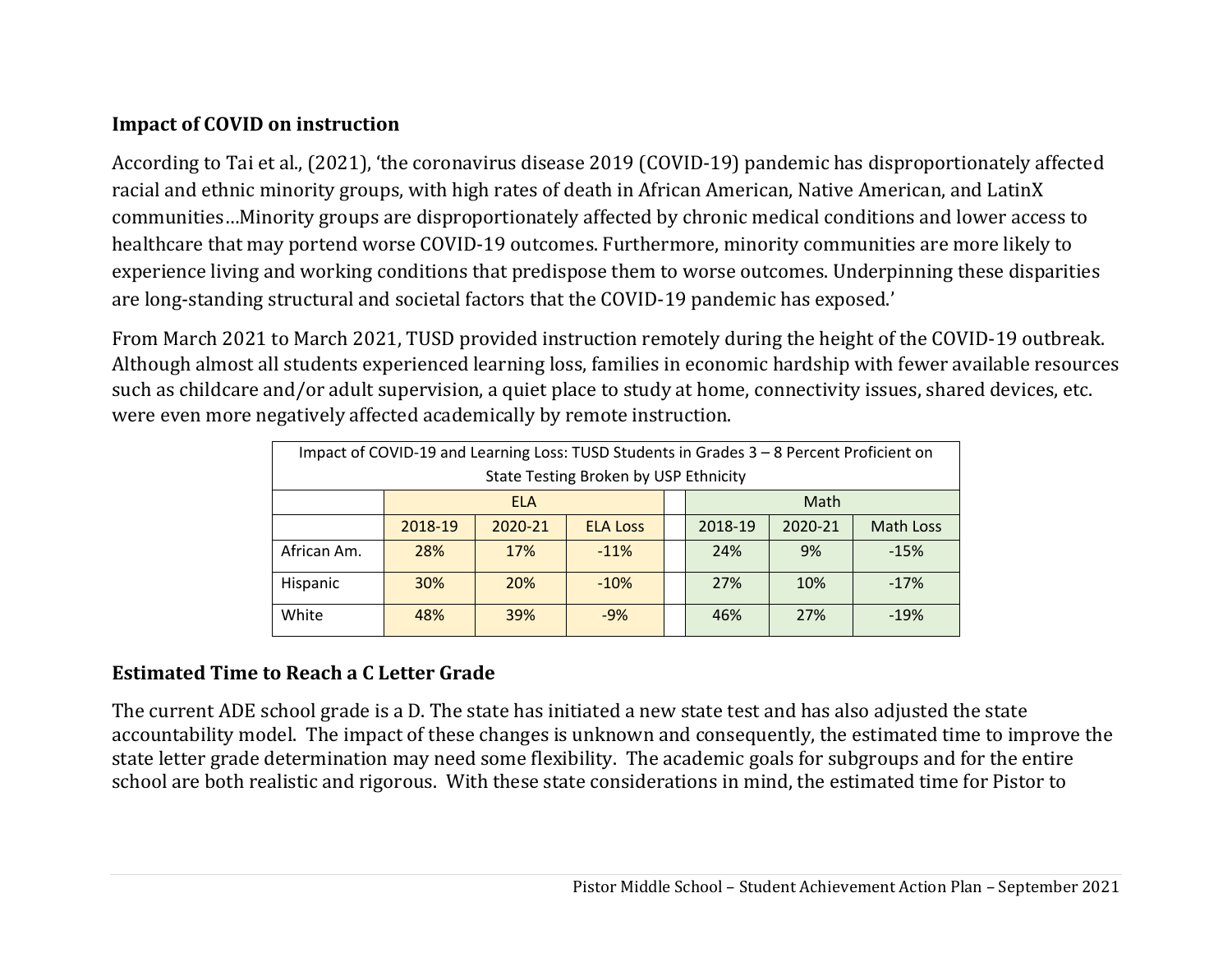increase its letter grade from a D to a C could be one year or two years depending on changes to the test and the letter grade model.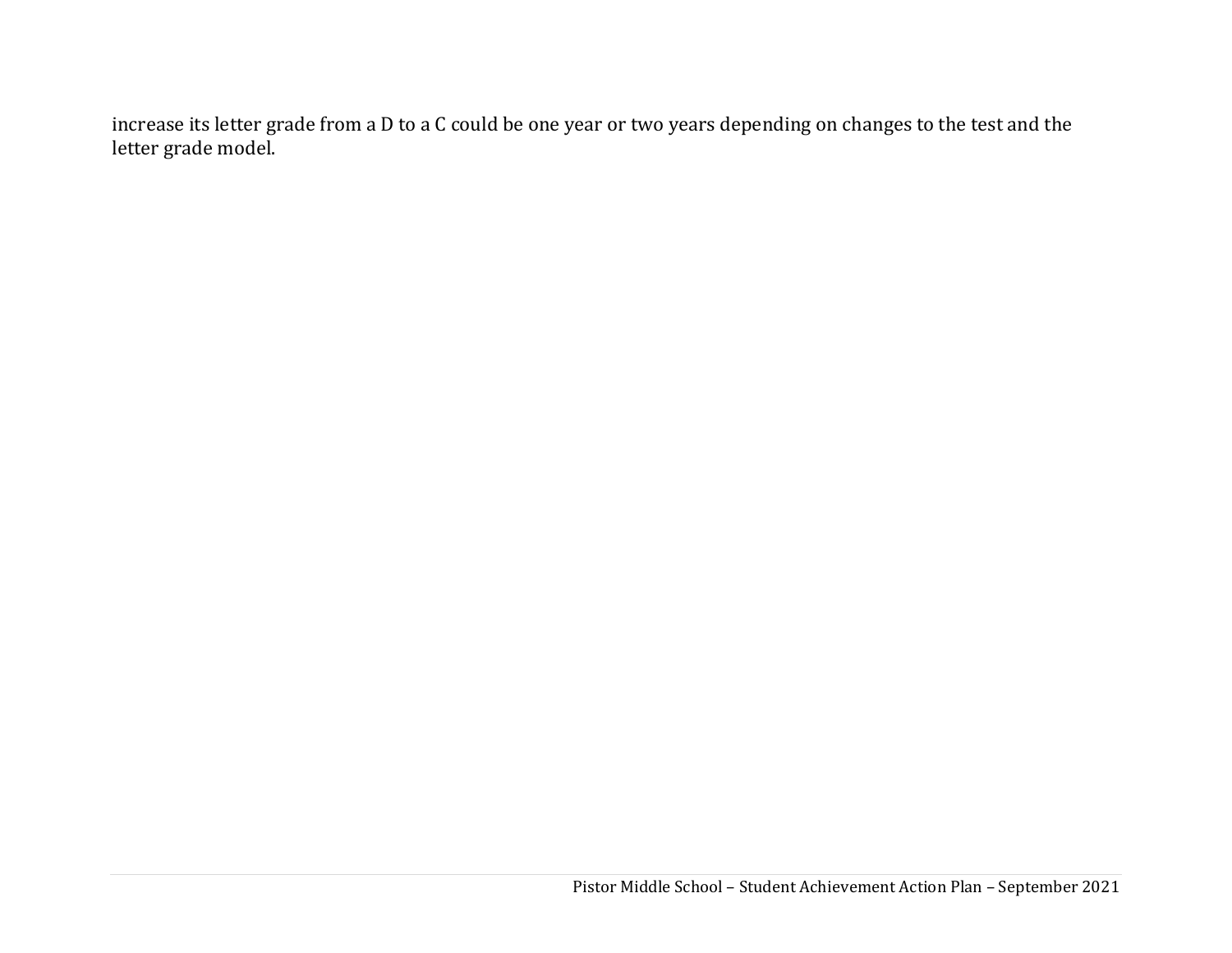#### **Student Profile:**

| <b>White</b>    | African            | <b>Hispanic</b> | <b>Native</b> | <b>Asian</b> | <b>Multi-Racial</b> | <b>Total Number</b> |
|-----------------|--------------------|-----------------|---------------|--------------|---------------------|---------------------|
|                 | American           |                 | American      | American     |                     | of Students         |
| 50              | 16                 | 748             | 68            | 11           | b                   | 899                 |
| English         | <b>Exceptional</b> |                 |               |              |                     |                     |
| Language        | <b>Education</b>   |                 |               |              |                     |                     |
| <b>Learners</b> | <b>Students</b>    |                 |               |              |                     |                     |
| 90              | 112                |                 |               |              |                     |                     |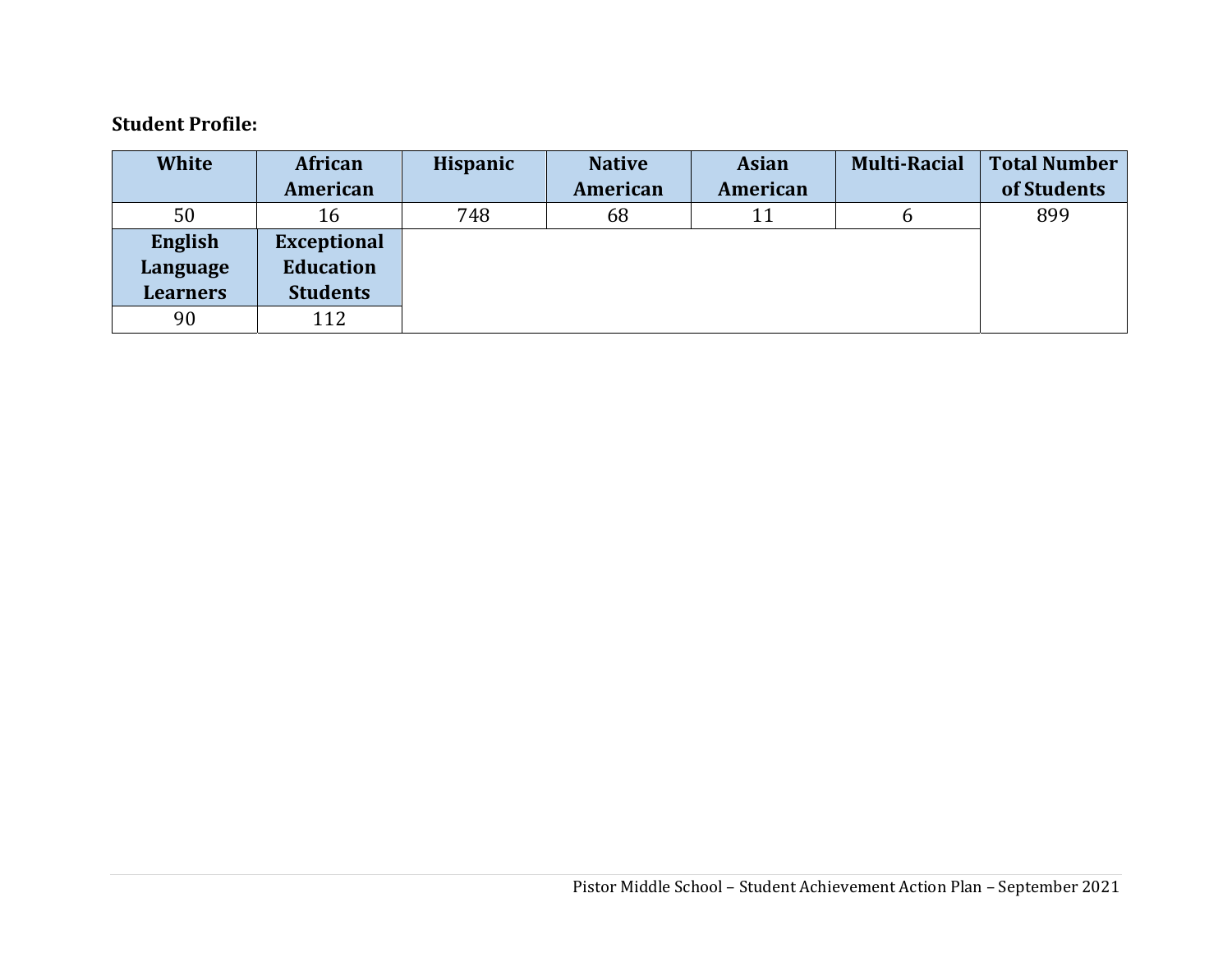#### **Limitations of 2020‐21 AzM2 data as a comparison to other years**

 $\Gamma$ 

When reviewing the findings from state testing during remote instruction and COVID-19, please note that participation rates among students taking the state assessment were so low, especially in high school, that caution is needed when drawing conclusions about student performance at the district level and statewide. It is recommended against making a simple comparison to prior years' performance data because of the instructional challenges caused by COVID-19, low student educational engagement/participation rates, and family trauma. Both at the district and the state level, learning loss is evident, especially among our youngest grades. TUSD had only a 57% participation rate for state testing and so the data may or may not be representative of the district as a whole.

| AzMERIT Difference in ELA Percent Passing Comparison of TUSD and the State<br>by Grade and Subject |                   |                    |                   |                    |  |                 |              |
|----------------------------------------------------------------------------------------------------|-------------------|--------------------|-------------------|--------------------|--|-----------------|--------------|
|                                                                                                    |                   | <b>ELA 2019</b>    |                   | <b>ELA 2021</b>    |  | <b>ELA Loss</b> |              |
| Grade                                                                                              | TUSD %<br>Passing | State %<br>Passing | TUSD %<br>Passing | State %<br>Passing |  | <b>TUSD</b>     | <b>State</b> |
| 3                                                                                                  | 38%               | 46%                | 21%               | 35%                |  | $-17%$          | $-11%$       |
| 4                                                                                                  | 40%               | 51%                | 29%               | 44%                |  | $-11%$          | $-7%$        |
| 5                                                                                                  | 43%               | 52%                | 32%               | 45%                |  | $-11%$          | $-7%$        |
| 6                                                                                                  | 27%               | 42%                | 19%               | 35%                |  | $-8%$           | $-7%$        |
| 7                                                                                                  | 26%               | 41%                | 19%               | 38%                |  | $-7%$           | $-3%$        |
| 8                                                                                                  | 24%               | 38%                | 17%               | 35%                |  | $-7%$           | $-3%$        |
| 9                                                                                                  |                   |                    |                   |                    |  |                 |              |
| 10                                                                                                 |                   |                    | 19%               | 32%                |  |                 |              |
| 11                                                                                                 |                   |                    |                   |                    |  |                 |              |

| AzMERIT Difference in MATH Percent Passing Comparison of TUSD and the<br>State by Grade and Subject |                  |           |  |  |  |
|-----------------------------------------------------------------------------------------------------|------------------|-----------|--|--|--|
| <b>MATH 2019</b>                                                                                    | <b>MATH 2021</b> | Math Loss |  |  |  |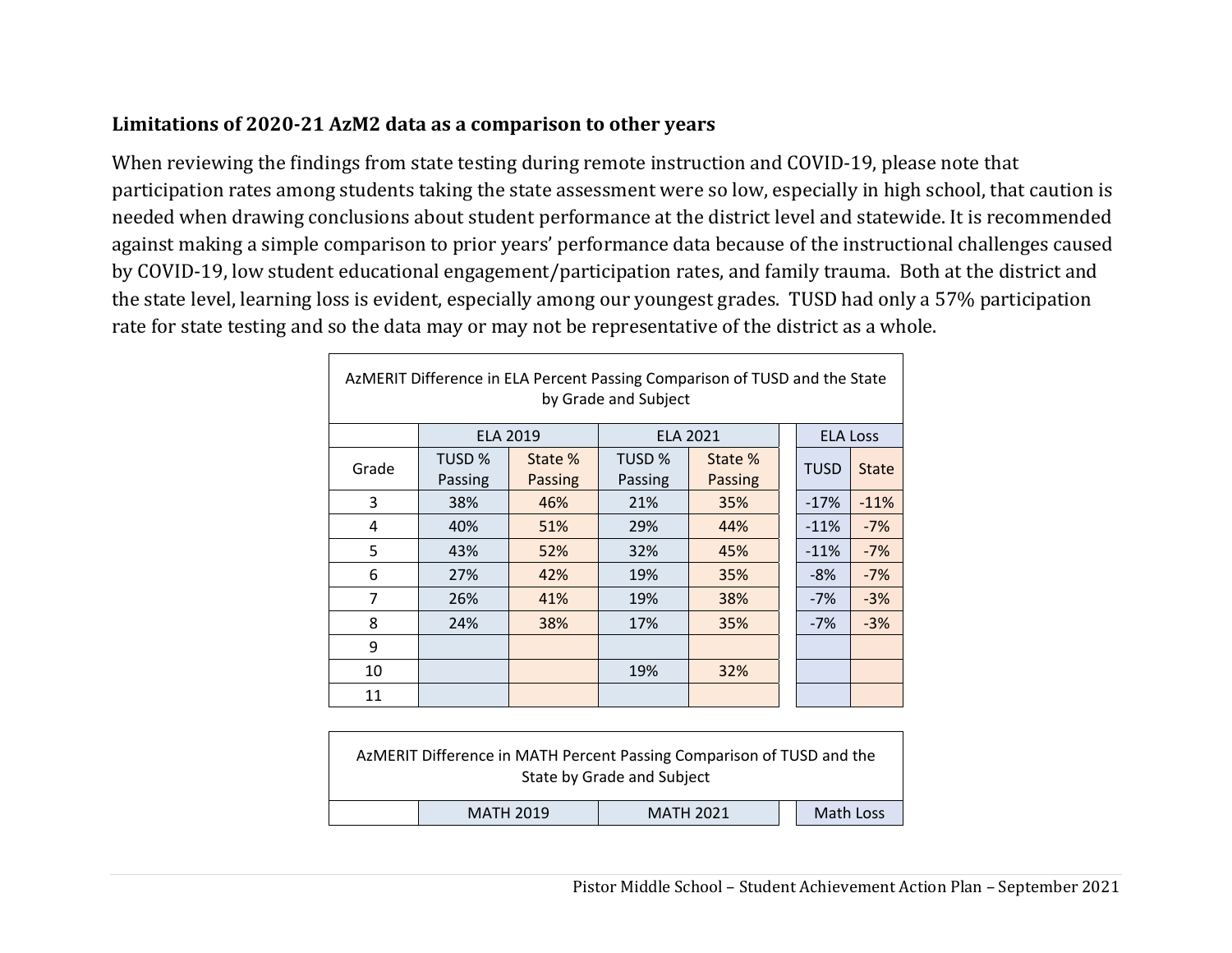| Grade  | TUSD %  | State %        | TUSD %  | State % | <b>TUSD</b> | <b>State</b> |
|--------|---------|----------------|---------|---------|-------------|--------------|
|        | Passing | <b>Passing</b> | Passing | Passing |             |              |
| 3      | 42%     | 51%            | 18%     | 36%     | $-24%$      | $-15%$       |
| 4      | 36%     | 48%            | 16%     | 34%     | $-20%$      | $-14%$       |
| 5      | 36%     | 46%            | 16%     | 31%     | $-20%$      | $-15%$       |
| 6      | 23%     | 41%            | 8%      | 29%     | $-15%$      | $-12%$       |
| 7      | 22%     | 38%            | 12%     | 30%     | $-10%$      | $-8%$        |
| 8      | 18%     | 32%            | 9%      | 26%     | $-9%$       | $-6%$        |
| Alg I  |         |                |         |         |             |              |
| Geom   |         |                | 13%     | 26%     |             |              |
| Alg II |         |                |         |         |             |              |

#### **3 Years of AzMERIT Percent Proficiency by Grade**

#### **3 Years of AzMERIT Math Percent Proficiency by Grade**

|                     | $\omega$<br>( פ<br>$\sim$ | $\overline{\phantom{0}}$<br>ပ<br>↽<br>0<br>$\overline{N}$ | $\infty$<br>O<br>$\overline{ }$<br>201 | $\omega$<br>פ<br>$\infty$<br>H<br>0<br>$\sim$ | $\overline{ }$<br>פ<br>$\infty$<br>↽<br>$\sim$ | $\infty$<br>O<br>$\infty$<br>⊣<br>0<br>$\sim$ | $\omega$<br>U<br>თ<br>201 | $\sim$<br>ပ<br>ᡡ<br>$\overline{\phantom{0}}$<br>$\circ$<br>$\sim$ | $\infty$<br>פ<br>$\sigma$<br>H<br>20 |
|---------------------|---------------------------|-----------------------------------------------------------|----------------------------------------|-----------------------------------------------|------------------------------------------------|-----------------------------------------------|---------------------------|-------------------------------------------------------------------|--------------------------------------|
| <b>State Avg</b>    | 41%                       | 34%                                                       | 29%                                    | 43%                                           | 36%                                            | 31%                                           | 41%                       | 38%                                                               | 32%                                  |
| <b>District Avg</b> | 21%                       | 20%                                                       | 13%                                    | 24%                                           | 20%                                            | 21%                                           | 23%                       | 22%                                                               | 18%                                  |
| Pistor              | 13%                       | 19%                                                       | 1%                                     | 14%                                           | 10%                                            | 16%                                           | 14%                       | 15%                                                               | 10%                                  |

**3 Years of AzMERIT ELA Percent Proficiency by Grade**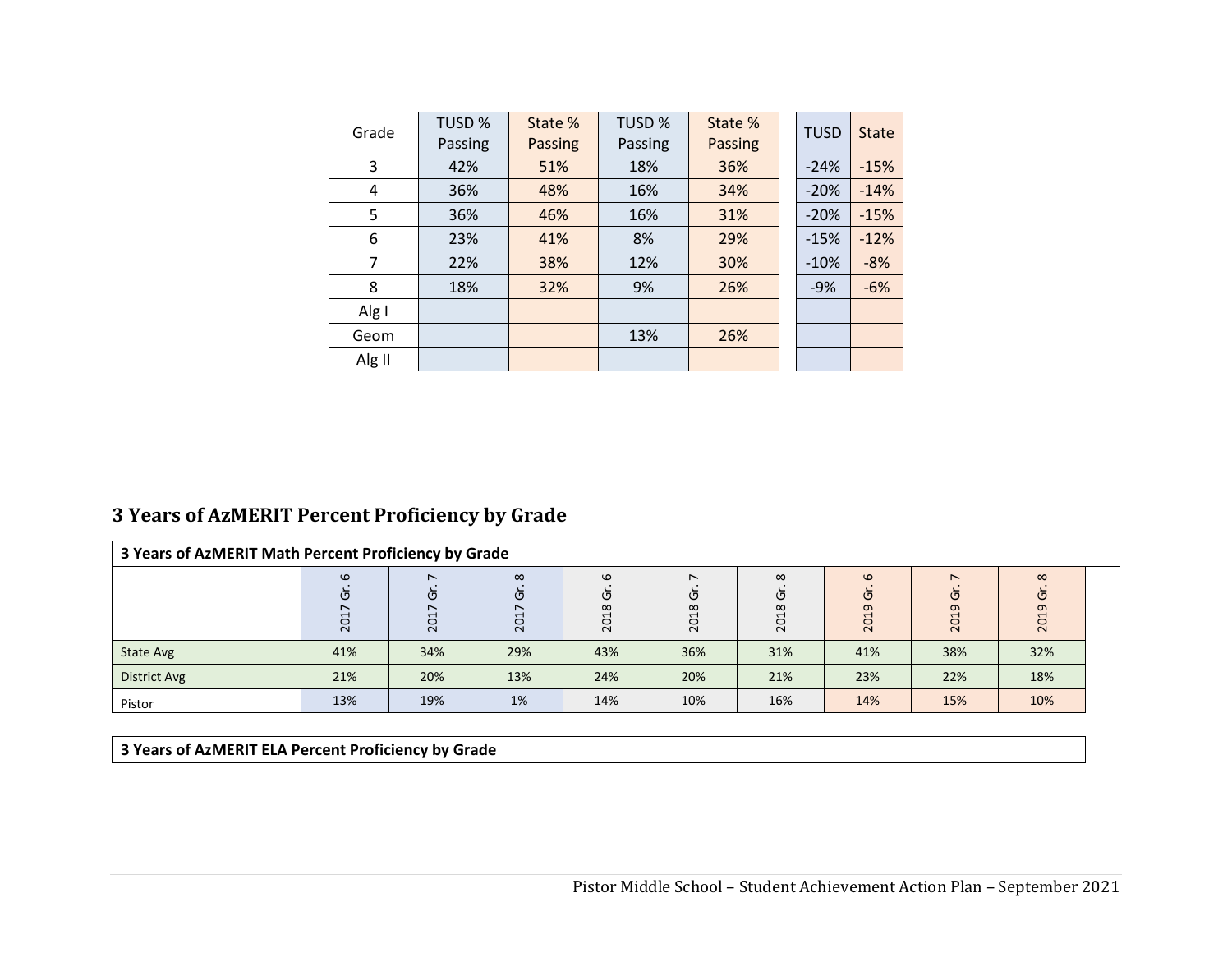|                     | $\omega$<br>U<br>2017 | $\sim$<br>উ<br>2017 | $\infty$<br>$\overline{c}$<br>5<br>$\overline{\sim}$ | $\omega$<br>ত<br>2018 | $\overline{\phantom{a}}$<br>Ğ<br>2018 | $\infty$<br>U<br>$\infty$<br>$\ddot{c}$<br>$\overline{\sim}$ | $\omega$<br>Ğ<br>2019 | $\sim$<br>ত<br>2019 | $\infty$<br>U<br>ᡡ<br>$\mathbf{\mathbf{\mathsf{H}}}$<br>$\circ$<br>$\overline{\mathbf{C}}$ |
|---------------------|-----------------------|---------------------|------------------------------------------------------|-----------------------|---------------------------------------|--------------------------------------------------------------|-----------------------|---------------------|--------------------------------------------------------------------------------------------|
| <b>State Avg</b>    | 41%                   | 44%                 | 34%                                                  | 39%                   | 45%                                   | 39%                                                          | 42%                   | 41%                 | 38%                                                                                        |
| <b>District Avg</b> | 26%                   | 30%                 | 21%                                                  | 23%                   | 31%                                   | 24%                                                          | 27%                   | 26%                 | 24%                                                                                        |
| Pistor              | 22%                   | 27%                 | 17%                                                  | 15%                   | 27%                                   | 23%                                                          | 18%                   | 23%                 | 20%                                                                                        |

| 2018-19 AzMERIT Percent Proficiency Broken Out by<br><b>USP Ethnicity</b> |           |            |  |  |
|---------------------------------------------------------------------------|-----------|------------|--|--|
| <b>USP Ethnicity</b>                                                      | Math      | <b>ELA</b> |  |  |
| White                                                                     | 23%       | 18%        |  |  |
| African Am.                                                               | 0%        | 16%        |  |  |
| Hispanic                                                                  | 12%       | 20%        |  |  |
| Native Am.                                                                | 10%       | 17%        |  |  |
| Asian-Pl                                                                  | <b>NA</b> | ΝA         |  |  |
| Multi-Racial                                                              | 22%       | 33%        |  |  |
| All                                                                       | 13%       | 20%        |  |  |

#### **A. GAPS IN STUDENT OUTCOMES**

Based on data analysis, Pistor Middle School has identified the following gaps in areas of student outcomes. For each, Pistor Middle School provides a description of the gaps, including the desired state, the current reality, and an explanation of the identified gaps.

#### **Achievement Gap is heavily influenced by SES**

The persistence of the achievement gap between White students compared to African American and Latino students has been an ongoing and perplexing issue in school improvement. Studies such as Reardon & Portilla (2016) and von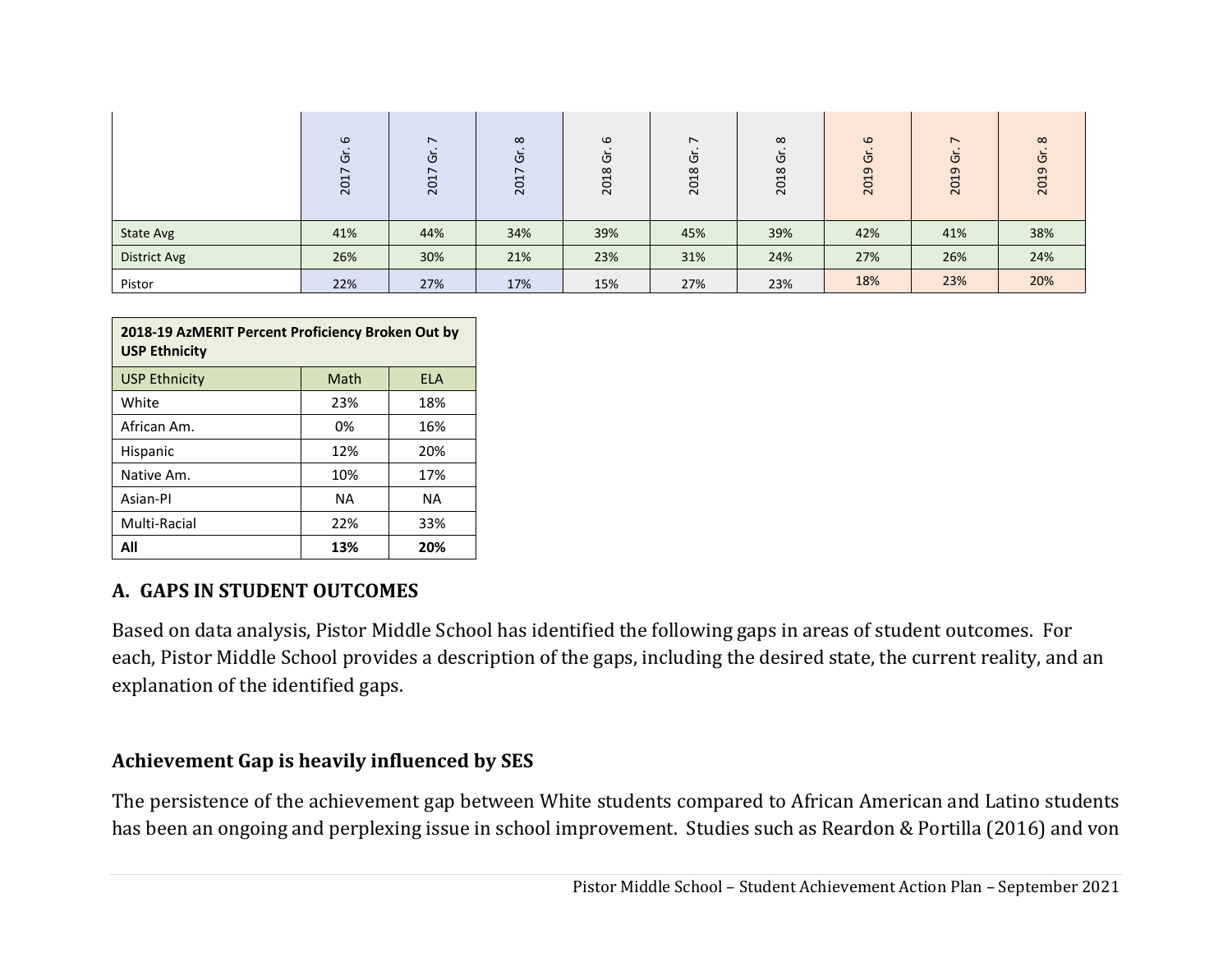Hippel et al., (2018) have demonstrated that academic achievement gaps are established at kindergarten entry, are heavily influenced by SES, and remain stable across schooling.

Since the 1970's, schools have shown little or no progress in closing the academic gap in test score performance. (Stiefel et al., 2006) The continuing focus on this issue undermines our faith in public education to provide all students with an equitable and quality education. Confounding this issue is the assumption that academic advancement is based primarily on individual ability or achievement. This assumption appears to confirm implicitly that the capability and motivation of students of color, especially African American students, is somehow lacking. To the extent that people assume that the achievement gap is evidence of the limited academic capabilities and outcomes among students of color feeds implicit (and explicit) racism that permeates American society and schooling today. (Hawley &Freitas 2020, unpublished paper.) Many studies over the last two decades have argued that poverty continues to be the primary catalyst for the achievement gap and confirm Sean Reardon's recent statement (2019) that the racial "achievement gap" in standardized-test scores shouldn't be considered a racial gap at all…Instead, it's more accurate to call it a "poverty gap."'

# **1. ELA Benchmark Assessments Grades 6‐8**

# *Data Source: TUSD web Data*

**Current Reality:** Our average score in grades 6-8 is at 45.5%, and our Native American Population is at 24% which is the lowest performing sub-group by ethnicity. Our Hispanic Population of students is the second lowest scoring group at 36.8% but they are our largest student population by ethnicity on campus.

# **Desired State:**

- For all students to score 65% or higher on their ELA Benchmarks.
- Pistor wants to eliminate gaps between racial and ethnic groups within the next ten years.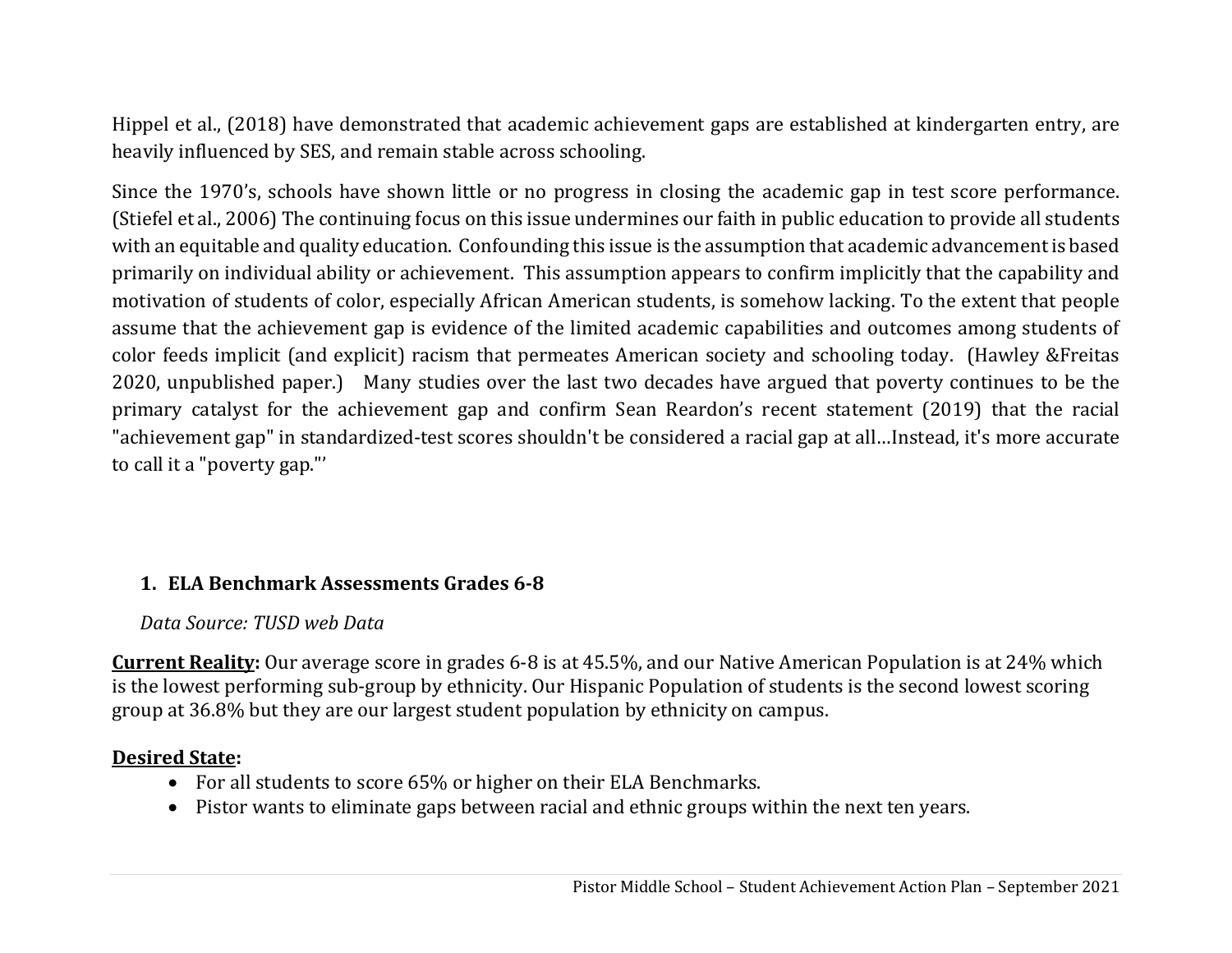**Gap**: Total Gaps by Ethnicity

- African American 3.3%
- Asian 26.5%
- Hispanic 28.2%
- Multi-Racial 28.3%
- Native American 40.6%
- White/ Anglo 16.2%

# **2. Math Benchmark Assessments Grades 6‐8**

*Data Source: TUSD web Data*

**Current Reality:** Asian students scored lowest in math at 25% passing rate, and second lowest performing in math is our Native American 30.4% Student, and third Hispanic 37%

# **Desired State**:

- For all students to score 65% or higher on their Math Benchmarks.
- Pistor wants to eliminate gaps between racial and ethnic groups within the next ten years.

# **Gap:**

- $AA 19.5\%$
- Asian  $40\%$
- Hispanic 27.8  $%$
- Multi  $16.5\%$
- NA 34.6  $%$

# **B. SMART Improvement Goals**

Based on gaps identified in section A, above, Pistor Middle School developed SMART improvement goals designed to move Pistor MS students from the current reality to the desired state.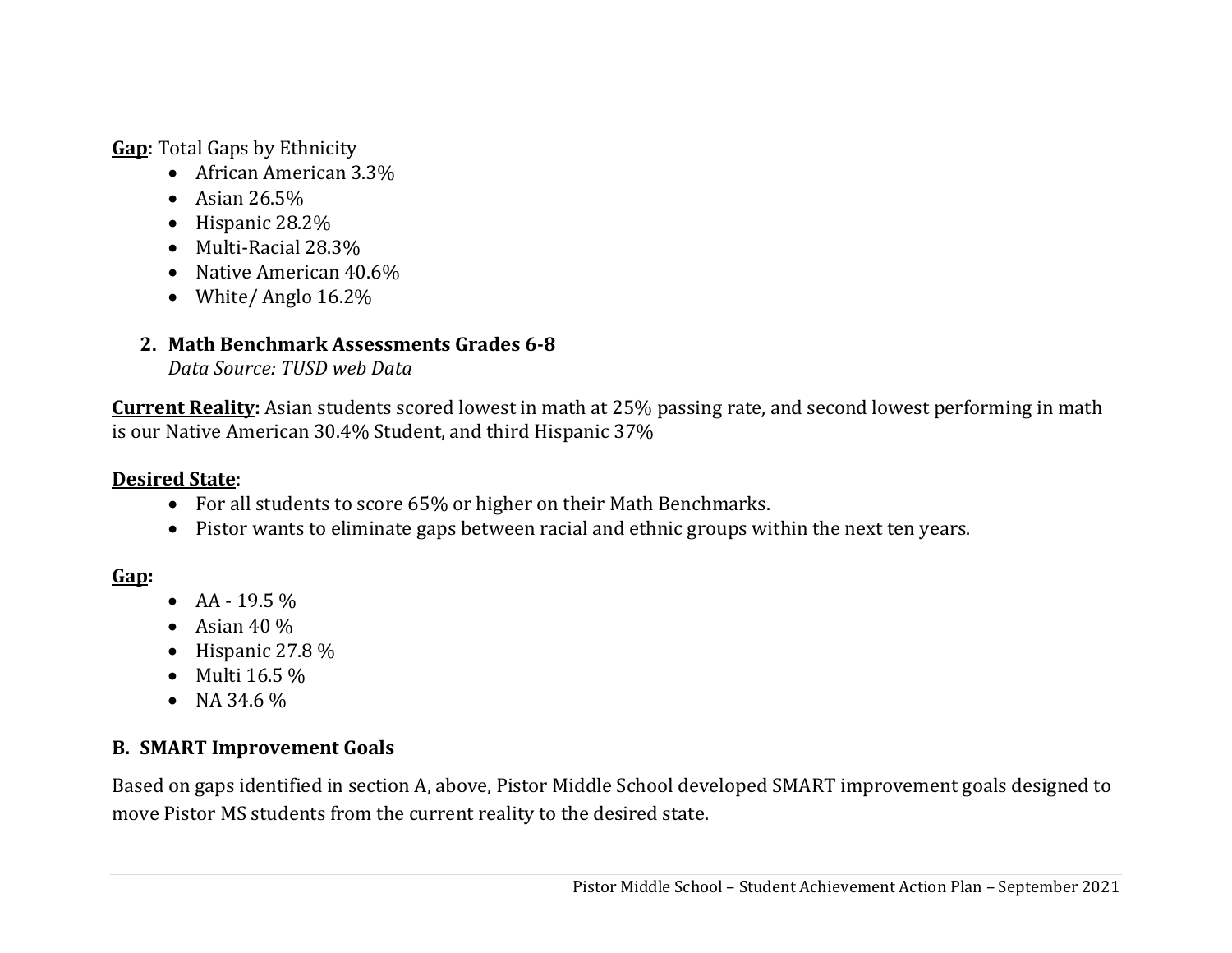# *1. ELA Improvement Goal:*

To increase the percentage of students who are proficient in ELA benchmark and AZ merit performance for all *subgroups by 5% in the 21‐22 school year.*

| <b>SMART Goal Statement</b>                                                                                                                                   | <b>Evidence to Be Used to Assess Progress and</b><br><b>Accomplishment</b>                                  |
|---------------------------------------------------------------------------------------------------------------------------------------------------------------|-------------------------------------------------------------------------------------------------------------|
| Need assessments (formative and summative) that provide the<br>school with differentiated data.                                                               | Short Cycle Assessments by grade level and content (ELA)                                                    |
| Diagnostics, and standard assessments will provide baseline data XL Diagnostics<br>to set goals with students and establish plans for academic<br>improvement | <b>Short Cycle Assessment Benchmarks</b>                                                                    |
| Training on how to use the data to understand learner levels and<br>how to apply the information to planning for instruction                                  | SMART Goal Sheets for each ELA Teacher, and by Grade Level<br>PLC to support ELA in all contents quarterly. |

#### *2. Writing Improvement Goal:*

To increase the percentage of ELA students on the AzMerit writing scores (areas calculated for the ELA portion of AzMerit) by 1 rubric point in each category from the previous school year. (Rubric of 1-4 is used in 5 different *writing rubric categories).*

| <b>SMART Goal Statement</b> | <b>Evidence to Be Used to Assess Progress and</b><br><b>Accomplishment</b>                                                                                                                            |
|-----------------------------|-------------------------------------------------------------------------------------------------------------------------------------------------------------------------------------------------------|
|                             | Students rubrics, and writing portfolios established by Sept 2021,<br>all students grade 6-8 take writing benchmark in October 2021 and<br>scores will be used to write SMART goals by content teams. |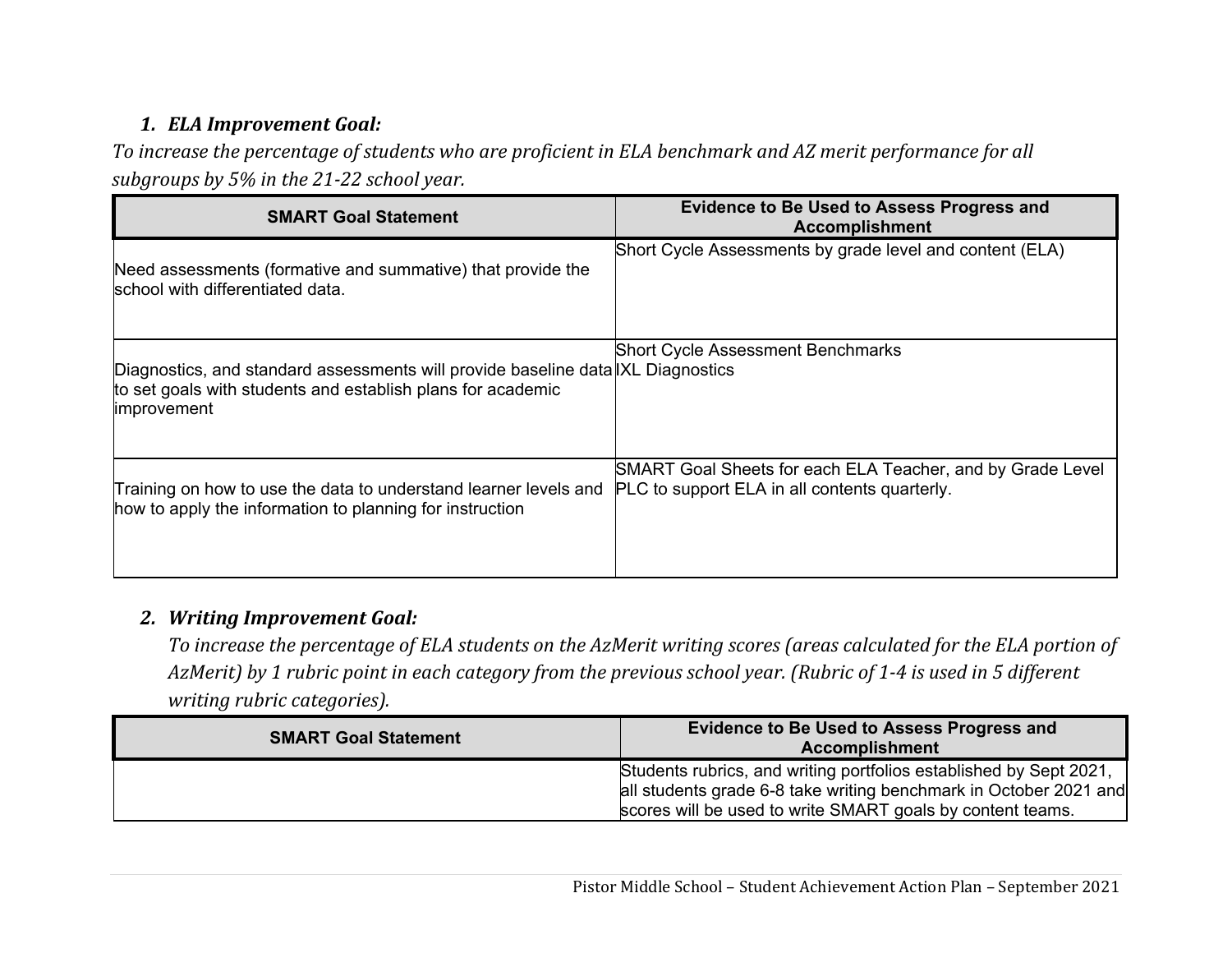| All teachers will focus in the specific area of writing with students<br>using a ACE or RACE model to answer, cite, explain or expand<br>their statements and essays. |  |
|-----------------------------------------------------------------------------------------------------------------------------------------------------------------------|--|
|                                                                                                                                                                       |  |

#### *3. Math Improvement Goal:*

To increase the percentage of students who are proficient in Math benchmarks and AZ merit performance for all *subgroups by 5% in the 21‐22 school year.*

| <b>SMART Goal Statement</b>                                                                                                                                          | <b>Evidence to Be Used to Assess Progress and</b><br><b>Accomplishment</b> |
|----------------------------------------------------------------------------------------------------------------------------------------------------------------------|----------------------------------------------------------------------------|
| Need assessments (formative and summative) that provide the                                                                                                          | Short Cycle Assessments by grade level and content (ELA/                   |
| school with differentiated data.                                                                                                                                     | Math)                                                                      |
| Diagnostics, and standard assessments will provide baseline data XL Diagnostics<br>to set goals with students and establish plans for academic<br><i>improvement</i> | <b>Short Cycle Benchmarks</b>                                              |
| Training on how to use the data to understand learner levels and                                                                                                     | SMART Goal Sheets for each Math Teacher, and by Grade Level                |
| how to apply the information to planning for instruction                                                                                                             | PLC to support Math in all contents quarterly.                             |

#### *4. Achievement Gap Reduction Goal:*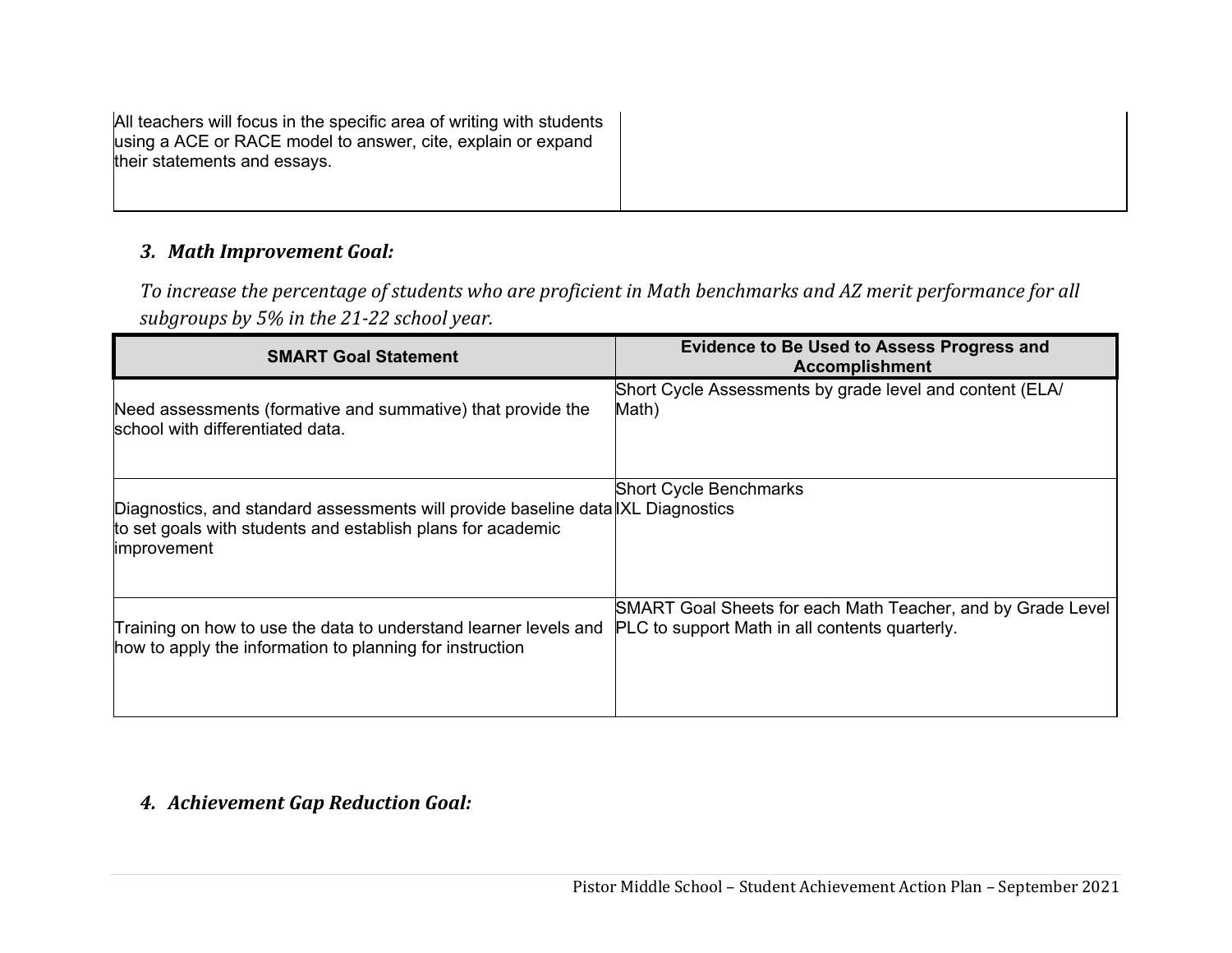By 2024-25, the achievement gap between White, Hispanic, and African American students will be reduced by 3% in ELA *as measured on the state assessment (AASA)*

By 2024-25, the achievement gap between White and Hispanic students will be reduced by 8% in Math and the achievement gap between White and African American students will be reduced by 15% in Math as measured on the *state assessment. (AASA)*

# **C. MOST EFFECTIVE AND FEASIBLE EVIDENCE‐BASED STRATEGIES**

After analyzing gaps and goals, [School] reviewed multiple evidence-based strategies and assessed each for potential for effectiveness and feasibility. Achievement of the goals from section B, above, will be supported by the most effective and feasible evidence-based strategies, below.

#### *1. ELA Improvement Goal:*

#### **Strategy 1a:**

- During PLCs, teachers analyze data, review ELA and results, commit to an agreement and develop a smart goal around specific strategies: formative assessment.
- Response to Interventions (RTI) daily for minimally proficient students (Tier 2)
- ELA Curriculum Support Provider (CSP) provides coaching to teachers to support strategies that teachers have articulated. They also monitor lesson plans.

# **Strategy 1b:**

- Written AVID site plan with Writing goals across contents to improve overall ELA AzMerit scores.
- Writing Rubrics and guides for teaching writing, Title I funds, AZMerit Writing Rubrics & Sample essays.

# *2. Math Improvement Goal:*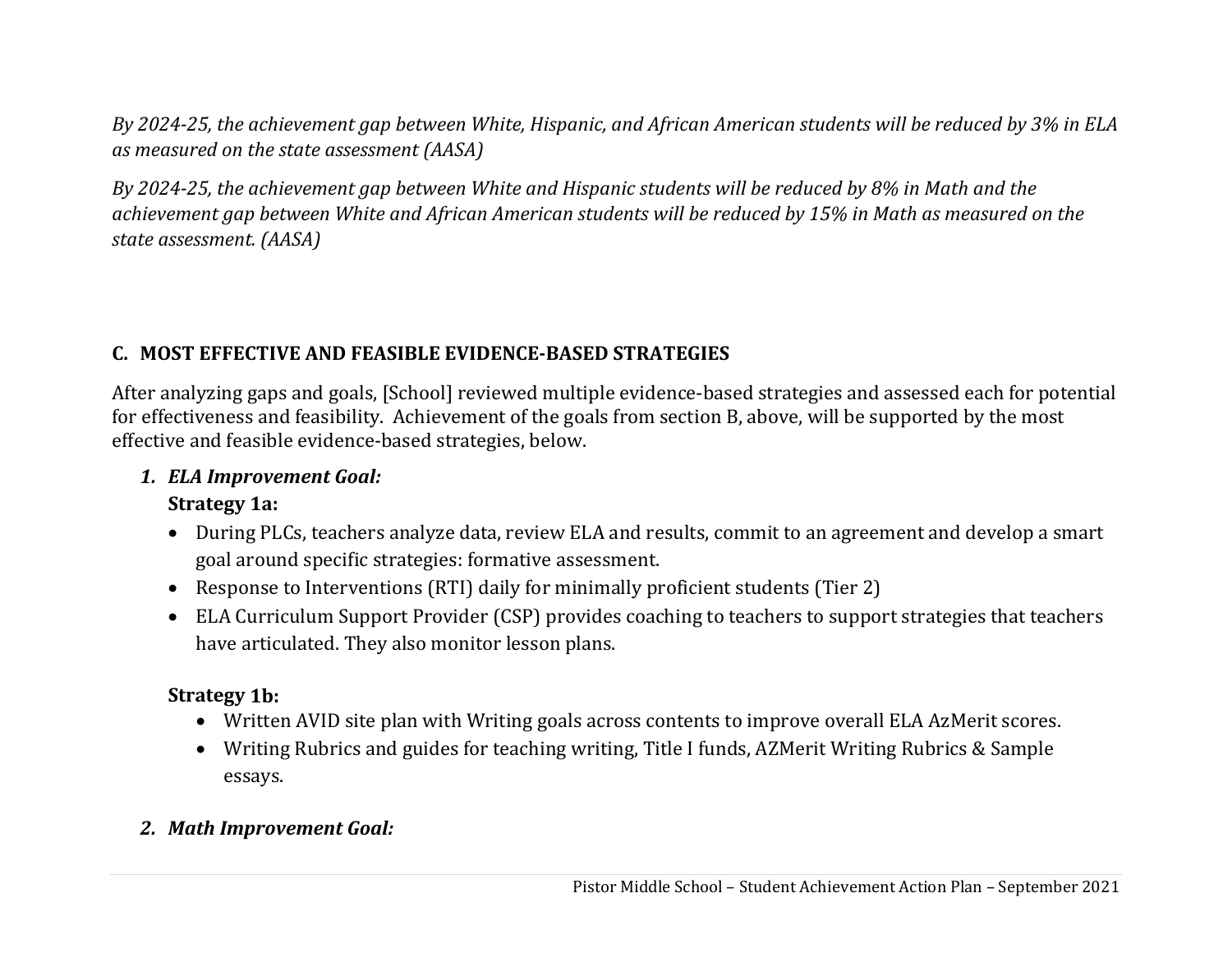Strategy 2a:

 Need assessments (formative and summative) that provide the school with differentiated data. (Assessments used to write SMART goals by class and all teachers)

Strategy 2b:

- CSP dedicated to Math Teachers.
- *3. Subgroup Achievement (African American, Hispanic, ELL and Ex.Ed. students) Improvement Goal:* Tier 3 support will be provided through RTI for both ELA and Math. RTI teachers will use Math Pathways and *Pitfalls and MTSS data to support subgroup achievement. Synergy and referrals including frequent checks with students and families will also be used to determine Tier 3 support.*
- $\bullet$  Math Pathways and Pitfall Implementation-Teachers, Curriculum Service Providers and other support staff will participate in professional development on the use of West Ed's evidence-based Math Pathways and Pitfalls lessons and strategies, and have time to use data, plan, observe, and reflect on lessons in order to enhance the instruction of all students. WestEd coaching and conferences will provide support for teacher leaders, interventionists, and CSPs, along with book studies and site or regional facilitators.
- $\bullet$ Middle School RTI/Intervention classes provided to students.
- $\bullet$ MTSS process that analyzes student data and progress to provide targeted student support.

# **D. ACTION STEPS TO IMPLEMENT & MONITOR STRATEGIES**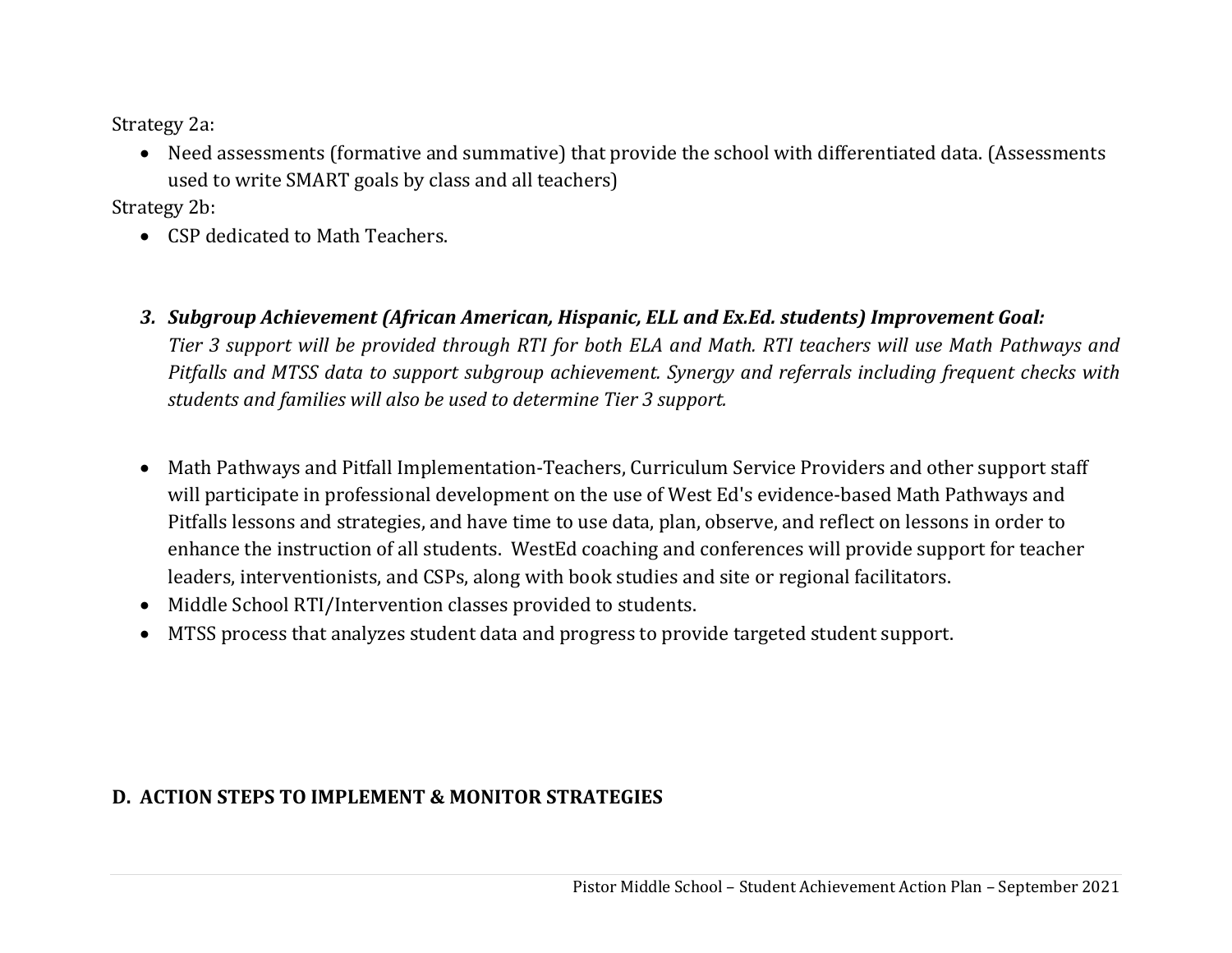Below are detailed implementation and monitoring tasks for each evidence-based strategy, including persons responsible, timelines, and needed resources.

# *1. ELA Improvement Goal:*

**Strategy 1a:** Improvement Goal: SMART Goal Sheets for each ELA Teacher, and by Grade Level PLC to support ELA and writing in all contents (quarterly).

Strategy: Need assessments (formative and summative) that provide the school with differentiated data.

| <b>Tasks to Implement Strategy</b>                        | <b>Person(s) to Carry</b><br><b>Out Tasks</b> | <b>Timeline/Target</b><br><b>Dates</b> | <b>Resources</b><br><b>Needed</b> |
|-----------------------------------------------------------|-----------------------------------------------|----------------------------------------|-----------------------------------|
|                                                           | Daniel Sanchez,                               | Aug 2021                               | Wednesday time                    |
| Professional Development for ELA Teachers in Short        | District Coordinator                          | Oct 2021                               | scheduled during                  |
| Cycle Assessments that can be used weekly as a            | for SC.                                       | <b>Jan 2022</b>                        | PD                                |
| formative.                                                |                                               |                                        | Computer to view                  |
|                                                           |                                               |                                        | training.                         |
| PLC meeting to go over data                               | Teacher PLC Groups                            | Sept 2021                              | Administrative                    |
|                                                           |                                               | Oct 2021                               | <b>Expectation and</b>            |
|                                                           |                                               | Jan 2022                               | <b>CSP Coaching.</b>              |
| Writing Expectations across all content areas.            | <b>All Teachers</b>                           | Sept 2021                              | Administration,                   |
|                                                           |                                               | Oct 2021                               | and CSPs.                         |
|                                                           |                                               | <b>Jan 2022</b>                        |                                   |
| 2.4 FTE RTI Teachers teach RTI classes to support         | <b>RTI Teachers</b>                           | Aug 2021                               | Personnel hired                   |
| students with Tier II interventions in ELA and Math.      |                                               |                                        |                                   |
| Based on data analysis student learning plans are         |                                               |                                        |                                   |
| designed to target Tier II and Tier III interventions and |                                               |                                        |                                   |
| promote student success.                                  |                                               |                                        |                                   |
| Observation Feedback Loop-To promote higher level         | LEA, Principal, CSPs                          | Aug 2021                               | None                              |
| of academic achievement and enhance its level of          |                                               |                                        |                                   |
| equitable and meaningful communication and                |                                               |                                        |                                   |
| deliberate support of our teachers, administration will   |                                               |                                        |                                   |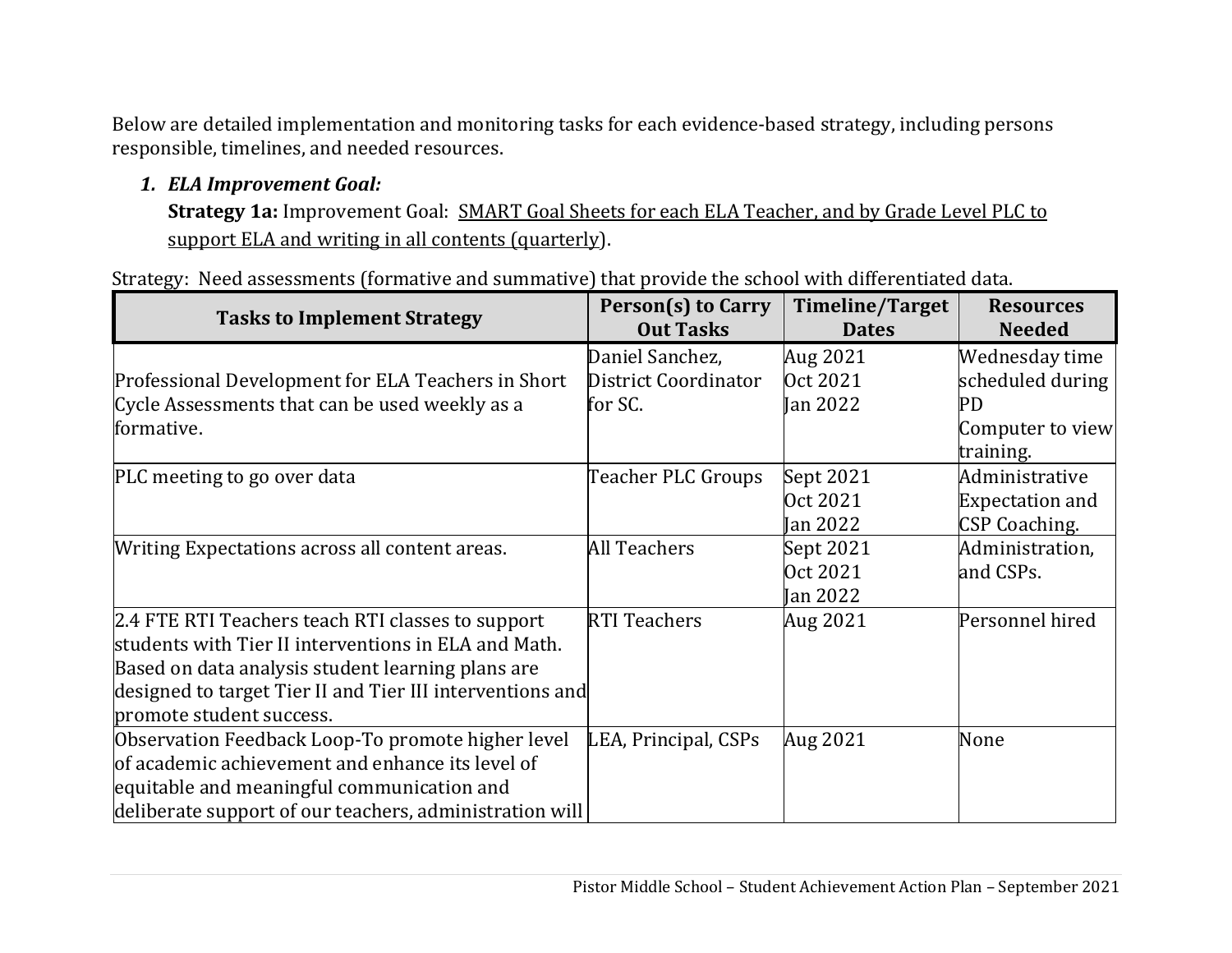| continue to administration-to-teacher contacts using |  |
|------------------------------------------------------|--|
| the evaluation coaching model during throughout the  |  |
| year. These will include but are not limited to the  |  |
| following types of contacts:                         |  |
| Formal Observations from Administration              |  |
| Informational Observations/Walkthroughs              |  |
| <b>Focused Observations</b>                          |  |
| <b>Feedback Dialogues</b>                            |  |
| Data Dialogues                                       |  |
| Professional Growth Dialogues                        |  |
| <b>Student Survey feedback from Administration</b>   |  |

# *2. Math Improvement Goal:*

**Strategy 1a:** Improvement Goal: SMART Goal Sheets for each Math Teacher, and by Grade Level PLC to support Math in all contents (quarterly).

|                                                                                                                                  | Strategy: Need assessments (formative and summative) that provides the school with differentiated data. |                                   |                                                                     |
|----------------------------------------------------------------------------------------------------------------------------------|---------------------------------------------------------------------------------------------------------|-----------------------------------|---------------------------------------------------------------------|
| <b>Tasks to Implement</b><br><b>Strategy</b>                                                                                     | Person(s) to Carry Out<br><b>Tasks</b>                                                                  | <b>Timeline/Target Dates</b>      | <b>Resources Needed</b>                                             |
| <b>Professional Development</b><br>for Math Teachers in Short<br>Cycle Assessments that can<br>be used weekly as a<br>formative. | Daniel Sanchez, District<br>Coordinator for SC.                                                         | Aug 2021<br>Oct 2021<br>Ian 2022  | Wednesday time scheduled<br>during PD<br>Computer to view training. |
| PLC meeting to go over data Teacher PLC Groups                                                                                   |                                                                                                         | Sept 2021<br>Oct 2021<br>Ian 2022 | Administrative Expectation<br>and CSP Coaching.                     |

Strategy: Need assessments (formative and summative) that provides the school with differentiated data.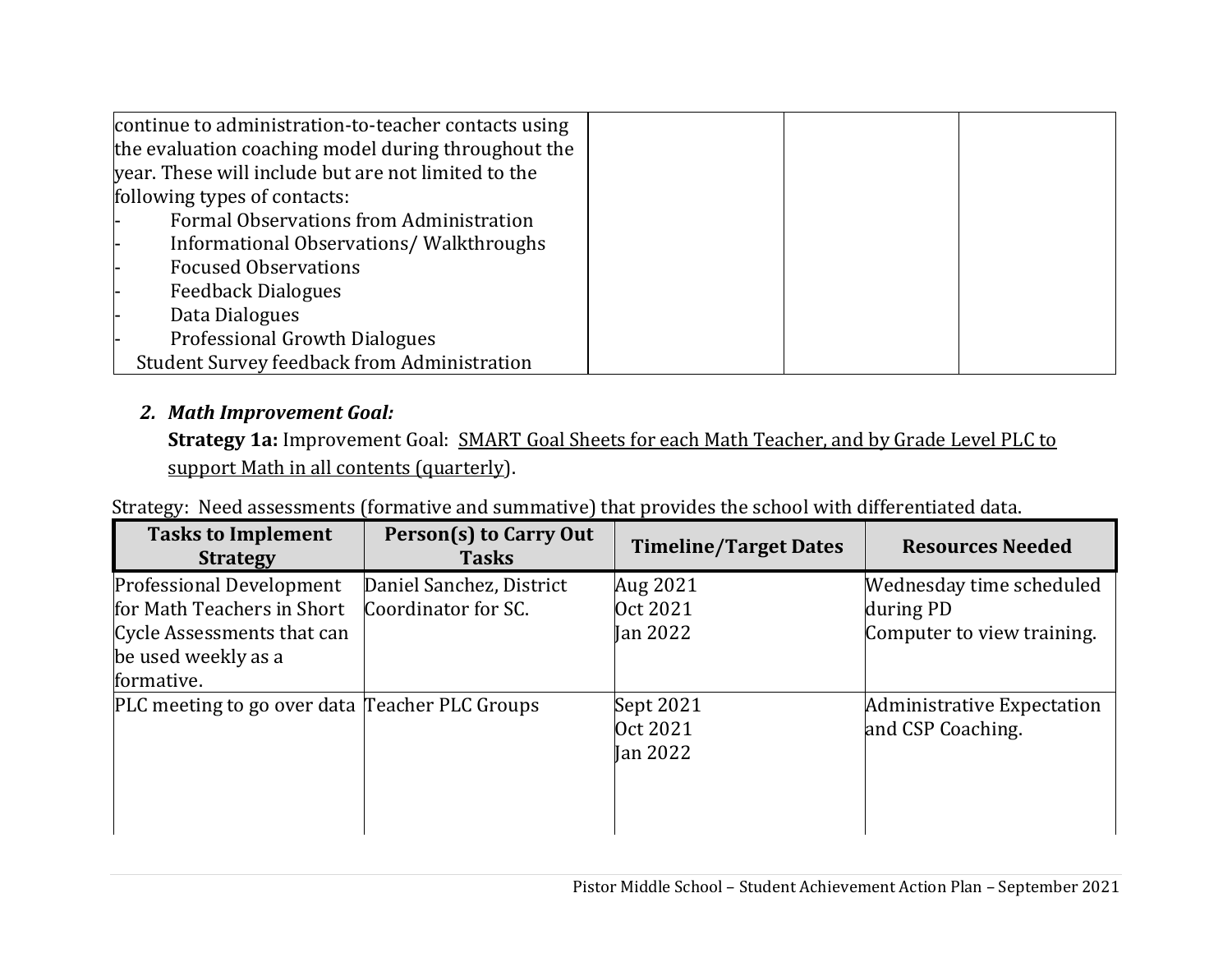| 2.4 FTE RTI Teachers teach    |  |
|-------------------------------|--|
| <b>RTI</b> classes to support |  |
| students with Tier II         |  |
| interventions in ELA and      |  |
| Math. Based on data analysis  |  |
| student learning plans are    |  |
| designed to target Tier II    |  |
| and Tier III interventions    |  |
| and promote student           |  |
| success.                      |  |
|                               |  |

#### *3. Subgroup Achievement (African American, Hispanic, ELL and Ex.Ed. students) Improvement Goal:*

Tier 3 support will be provided through RTI for both ELA and Math. RTI teachers will use Math Pathways and Pitfalls and MTSS data to support subgroup achievement. Synergy and referrals including frequent checks with students and families *will also be used to determine Tier 3 support.*

| <b>Tasks to Implement</b><br><b>Strategy</b> | Person(s) to Carry Out<br><b>Tasks</b> | <b>Timeline/Target Dates</b> | <b>Resources Needed</b>   |
|----------------------------------------------|----------------------------------------|------------------------------|---------------------------|
| Math Pathway and Pitfalls                    | All Math Teachers                      | Aug 2021                     | Math CSP and District TLS |
| training, Teachers Guides                    | Shayla Samuels, TLS                    | Oct 2021                     | Staff to organize PD.     |
| and Manipulatives as a RTI                   | Coordinator, Dan Nicolette, Dec 2021   |                              |                           |
| within the math classes.                     | <b>CSP</b>                             |                              |                           |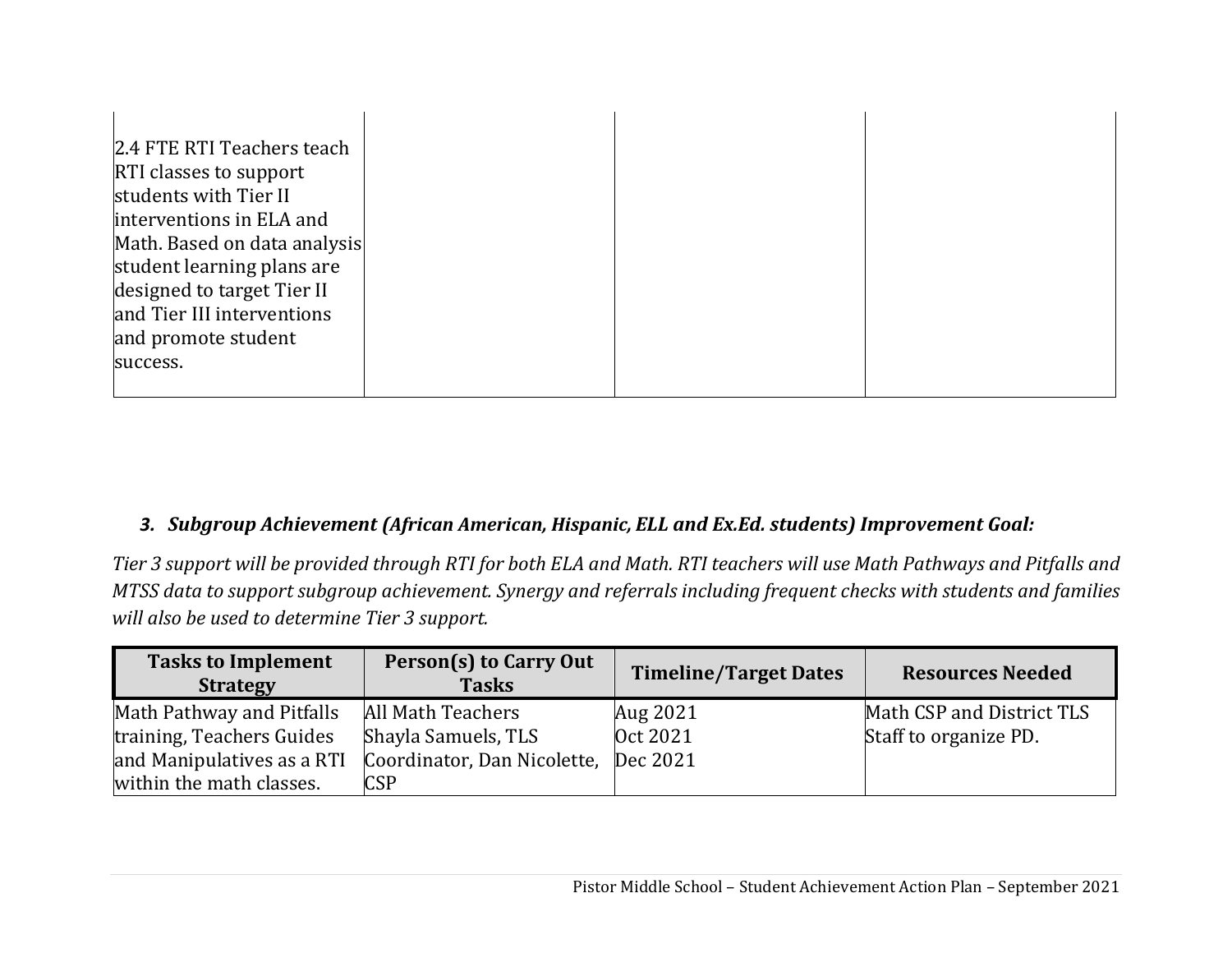| 2.4 FTE RTI Teachers teach ELA and Math teachers | August 2021 - May 2022 | MPP materials, IXL |
|--------------------------------------------------|------------------------|--------------------|
| <b>RTI classes to support</b>                    |                        |                    |
| students with Tier II                            |                        |                    |
| interventions in ELA and                         |                        |                    |
| Math. Based on data analysis                     |                        |                    |
| student learning plans are                       |                        |                    |
| designed to target Tier II                       |                        |                    |
| and Tier III interventions                       |                        |                    |
| and promote student                              |                        |                    |
| success.                                         |                        |                    |
|                                                  |                        |                    |
| MTSS process with teachers, MTSS Facilitator     | Aug 2021 - May 2022    | Personnel Hired    |
| parents, and staff; Referral                     |                        |                    |
| with MTSS request for help                       |                        |                    |
| process from teachers and                        |                        |                    |
| communicate with PLCs on a                       |                        |                    |
| student plan documented in                       |                        |                    |
| Synergy/MTSS;                                    |                        |                    |
| <b>Weekly MTSS meetings</b>                      |                        |                    |
| including                                        |                        |                    |
| Administration; Use of PRIM                      |                        |                    |
| (Pre Referral Intervention                       |                        |                    |
| Manual) for interventions                        |                        |                    |
| both behavioral and                              |                        |                    |
| academic;                                        |                        |                    |
| Frequent check in and                            |                        |                    |
| communication with student                       |                        |                    |
| and families as needed;                          |                        |                    |
| Reevaluate after 6 to 8                          |                        |                    |
| weeks;                                           |                        |                    |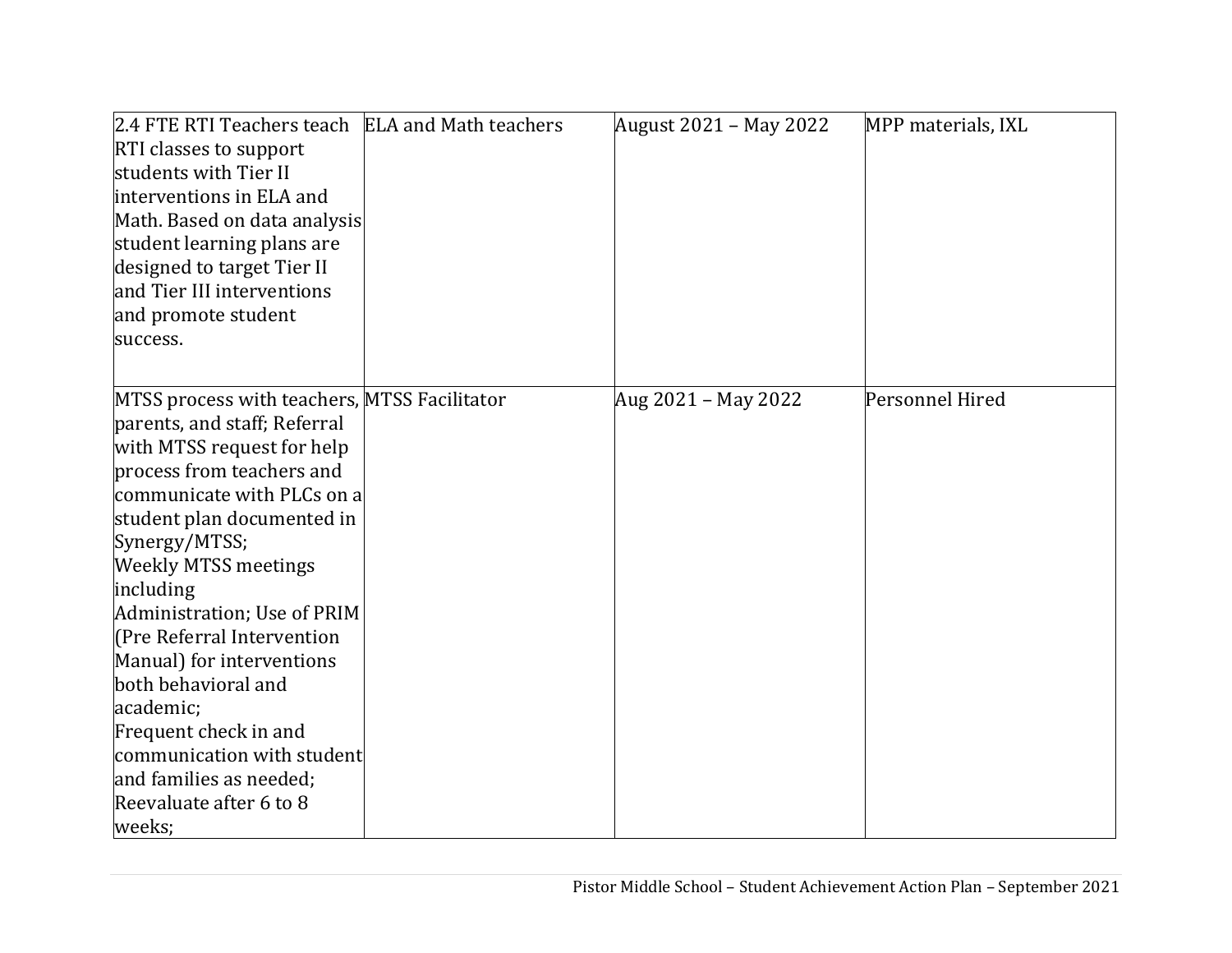| $T$ ier 3 IS utterman<br>3 is determining<br>'g with |  |  |
|------------------------------------------------------|--|--|
| School psychologist.                                 |  |  |

#### *4. Other Support Services Improvement Goal:*

| <b>Tasks to Implement</b><br><b>Strategy</b> | Person(s) to Carry Out<br><b>Tasks</b> | <b>Timeline/Target Dates</b> | <b>Resources Needed</b> |
|----------------------------------------------|----------------------------------------|------------------------------|-------------------------|
| Communicate MTSS process MTSS Facilitator    |                                        | Aug 2021                     | Personnel Hired         |
| with teachers, parents, and                  |                                        |                              |                         |
| staff;                                       |                                        |                              |                         |
| Referral with MTSS request                   |                                        |                              |                         |
| for help process from                        |                                        |                              |                         |
| teachers and communicate                     |                                        |                              |                         |
| with PLCs on a student plan                  |                                        |                              |                         |
| documented in                                |                                        |                              |                         |
| Synergy/MTSS;                                |                                        |                              |                         |
| <b>Weekly MTSS meetings</b>                  |                                        |                              |                         |
| including                                    |                                        |                              |                         |
| Administration; Use of PRIM                  |                                        |                              |                         |
| (Pre Referral Intervention                   |                                        |                              |                         |
| Manual) for interventions                    |                                        |                              |                         |
| both behavioral and                          |                                        |                              |                         |
| academic;                                    |                                        |                              |                         |
| Frequent check in and                        |                                        |                              |                         |
| communication with student                   |                                        |                              |                         |
| and families as needed;                      |                                        |                              |                         |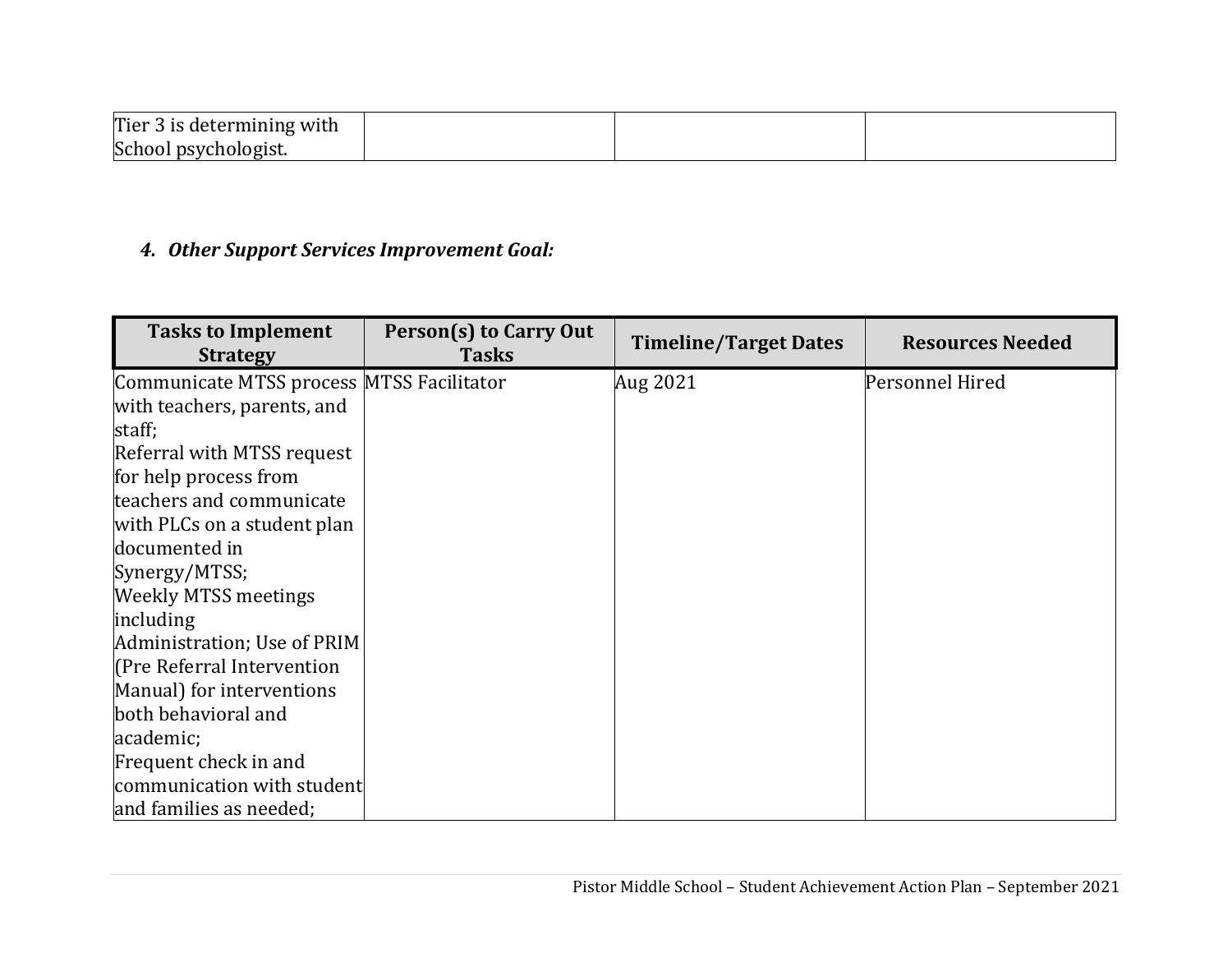| Reevaluate after 6 to 8         |          |          |      |
|---------------------------------|----------|----------|------|
| weeks;                          |          |          |      |
| Tier 3 is determining with      |          |          |      |
| School psychologist.            |          |          |      |
| Implement Positive              | Teachers | Aug 2021 | None |
| <b>Behavioral Interventions</b> |          |          |      |
| and Support (PBIS) with         |          |          |      |
| <b>Fidelity-Teachers will</b>   |          |          |      |
| establish PLC routines that     |          |          |      |
| recognize a student of the      |          |          |      |
| week and student of the         |          |          |      |
| month. PLCs will discuss        |          |          |      |
| PBIS strategies, keep track     |          |          |      |
| of team rewards and             |          |          |      |
| establish plans for specific    |          |          |      |
| students in need of behavior    |          |          |      |
| or social emotional support.    |          |          |      |
| We use positive                 |          |          |      |
| reinforcement and               |          |          |      |
| restorative practices to        |          |          |      |
| improve academics, increase     |          |          |      |
| proactive behavior and          |          |          |      |
| develop interdependent          |          |          |      |
| relationships. Each PLC will    |          |          |      |
| establish a PBIS plan for       |          |          |      |
| their team with a calendar      |          |          |      |
| and expected outcomes           |          |          |      |
| based on the plan. Our          |          |          |      |
| leadership team will provide    |          |          |      |
| all teachers and staff          |          |          |      |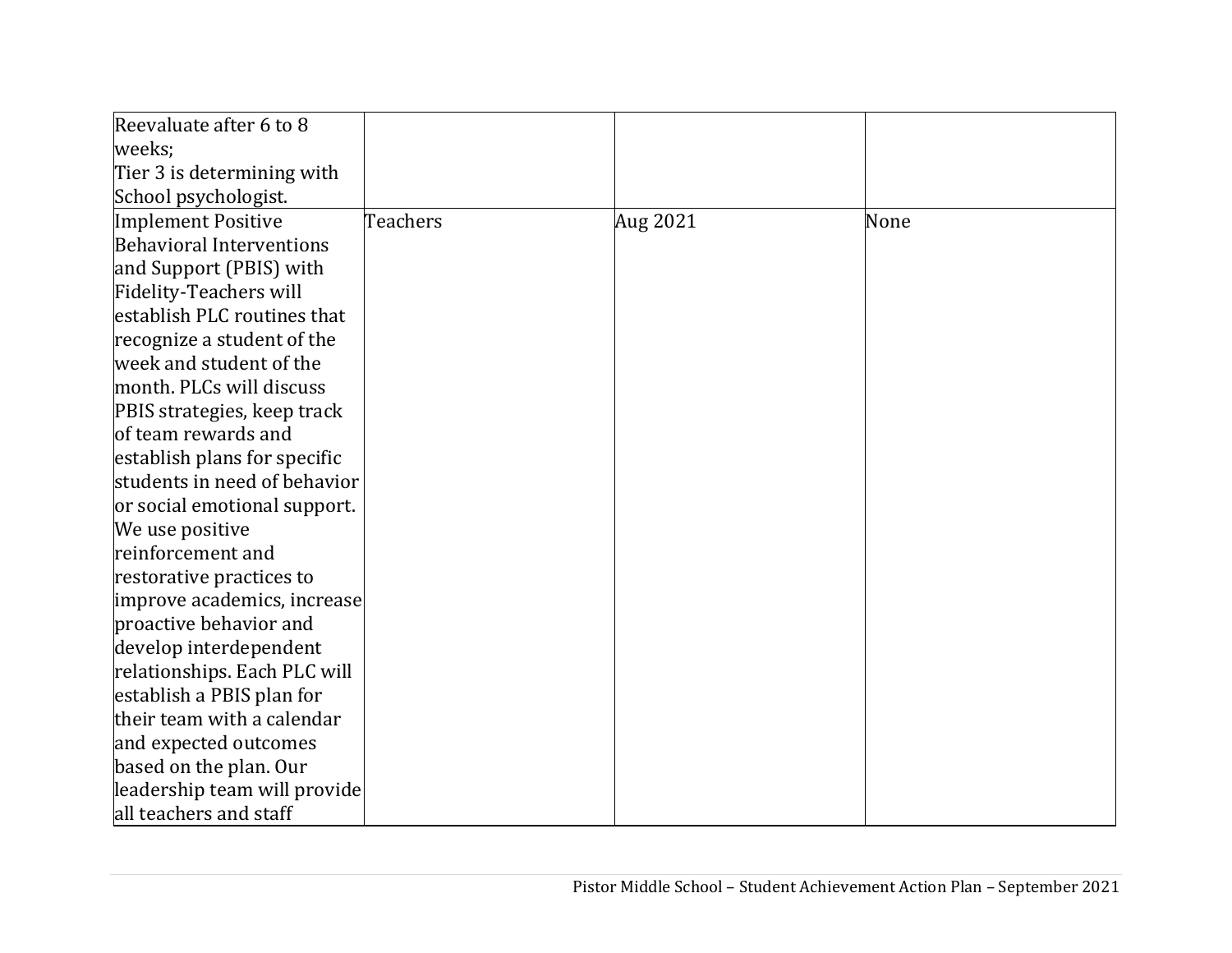| opportunities to collaborate   |  |  |
|--------------------------------|--|--|
| with PBIS committee to         |  |  |
| address site needs and         |  |  |
| incorporate PBIS principles    |  |  |
| into classroom procedures      |  |  |
| and lessons through PLC        |  |  |
| structure. In addition to the  |  |  |
| PLCs and PBIS, the Pistor      |  |  |
| staff will implement the       |  |  |
| MTSS framework with            |  |  |
| fidelity. The MTSS will        |  |  |
| provide a framework to         |  |  |
| ensure that Pistor students    |  |  |
| have access to interventions   |  |  |
| at levels one, two, and three. |  |  |
| These interventions will be    |  |  |
| determined on an as needed     |  |  |
| basis for each individual      |  |  |
| student and will be based on   |  |  |
| their individual student       |  |  |
| needs, whether they be         |  |  |
| academic or behavioral. The    |  |  |
| MTSS committee will meet       |  |  |
| no fewer than twice per        |  |  |
| month and will work with       |  |  |
| the school psychologist and    |  |  |
| <b>Exceptional Education</b>   |  |  |
| department as appropriate.     |  |  |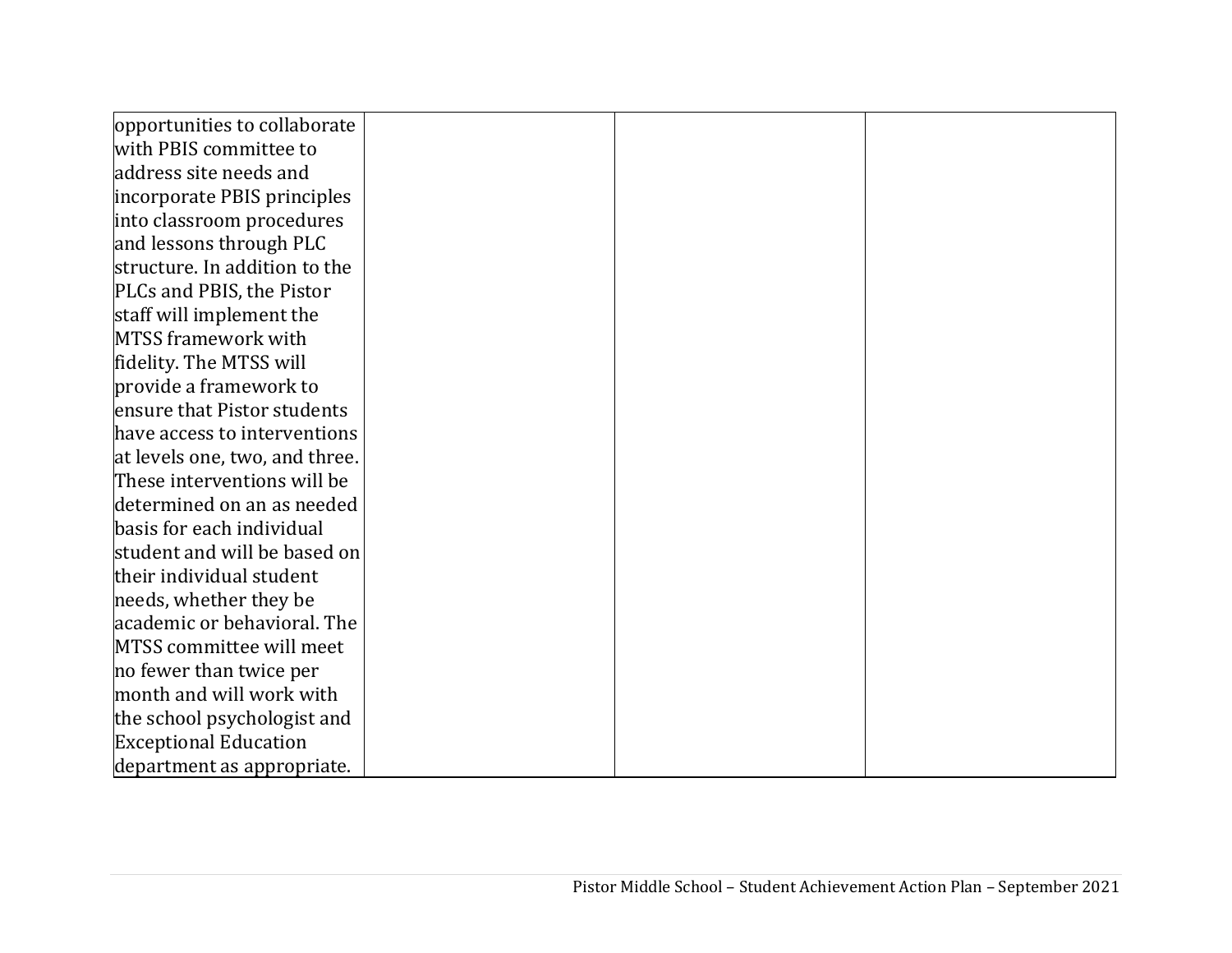# **5. Progress Monitoring**

During the 2021-2022 School Year, TUSD is strategically utilizing short cycle assessments from the following curricular adoptions: *Benchmark Advance, Eureka,* and *IXL*. These assessments are expected to be implemented at designated sites.

Short cycle assessments are designed to provide teachers with immediate feedback on students' performance towards standards mastery during the instructional cycle. By having set timeframes for providing short cycle assessments, teachers can engage in meaningful dialogue using actionable data during PLC/CTTs regarding students' growth and performance over time, and plan instruction to ensure students are on target to meet grade level standards. The schedule below shows the points at which the short cycle assessments take place.

| 2nd Grade                                                                                                                                                                                                                                                   | 3rd Grade                                                                                                                                                                                                                                                   | 4 <sup>th</sup> Grade                                                                                                                                                                                                                                       | 5 <sup>th</sup> Grade                                                                                                                                                                                                                                      |
|-------------------------------------------------------------------------------------------------------------------------------------------------------------------------------------------------------------------------------------------------------------|-------------------------------------------------------------------------------------------------------------------------------------------------------------------------------------------------------------------------------------------------------------|-------------------------------------------------------------------------------------------------------------------------------------------------------------------------------------------------------------------------------------------------------------|------------------------------------------------------------------------------------------------------------------------------------------------------------------------------------------------------------------------------------------------------------|
| <b>Benchmark</b>                                                                                                                                                                                                                                            | <b>Benchmark</b>                                                                                                                                                                                                                                            | <b>Benchmark</b>                                                                                                                                                                                                                                            | <b>Benchmark</b>                                                                                                                                                                                                                                           |
| <b>Advanced:</b>                                                                                                                                                                                                                                            | <b>Advanced:</b>                                                                                                                                                                                                                                            | <b>Advanced:</b>                                                                                                                                                                                                                                            | <b>Advanced:</b>                                                                                                                                                                                                                                           |
| Unit $1:$ by Sept. 24th<br>Unit 2: by Oct. 7th<br>Unit 3: by Oct. 29th<br>Unit 4: by Nov. 19th<br>Unit 5: by Dec. 10th<br>Unit 6: by Jan. 14th<br>Unit 7: by Feb. 4th<br>Unit 8: by March 4th<br>Unit 9: by April 1st<br>(optional)<br>Unit 10: by May 13th | Unit $1:$ by Sept. 10th<br>Unit 2: by Oct. 1st<br>Unit 3: by Oct. 29th<br>Unit 4: by Nov. 19th<br>Unit 5: by Dec. 10th<br>Unit 6: by Jan. 14th<br>Unit 7: by Feb. 4th<br>Unit 8: by March 4th<br>Unit 9: by April 1st<br>(optional)<br>Unit 10: by May 13th | Unit $1:$ by Sept. 10th<br>Unit 2: by Oct. 1st<br>Unit 3: by Oct. 29th<br>Unit 4: by Nov. 19th<br>Unit 5: by Dec. 10th<br>Unit 6: by Jan. 14th<br>Unit 7: by Feb. 4th<br>Unit 8: by March 4th<br>Unit 9: by April 1st<br>(optional)<br>Unit 10: by May 13th | Unit 1 : by Sept. 10th<br>Unit 2: by Oct. 1st<br>Unit 3: by Oct. 29th<br>Unit 4: by Nov. 19th<br>Unit 5: by Dec. 10th<br>Unit 6: by Jan. 14th<br>Unit 7: by Feb. 4th<br>Unit 8: by March 4th<br>Unit 9: by April 1st<br>(optional)<br>Unit 10: by May 13th |
|                                                                                                                                                                                                                                                             |                                                                                                                                                                                                                                                             |                                                                                                                                                                                                                                                             |                                                                                                                                                                                                                                                            |
| 2nd Grade Eureka                                                                                                                                                                                                                                            | <b>3rd Grade Eureka</b>                                                                                                                                                                                                                                     | <b>4th Grade Eureka</b>                                                                                                                                                                                                                                     | <b>5th Grade Eureka</b>                                                                                                                                                                                                                                    |
| Math:                                                                                                                                                                                                                                                       | Math:                                                                                                                                                                                                                                                       | Math:                                                                                                                                                                                                                                                       | Math:                                                                                                                                                                                                                                                      |
| Module $1:$ by Aug.<br>18th                                                                                                                                                                                                                                 | Module 1: by Aug.<br>27 <sub>th</sub>                                                                                                                                                                                                                       | Module 1: by Aug.<br>27th                                                                                                                                                                                                                                   | Module 1: by Aug.<br>20 <sub>th</sub>                                                                                                                                                                                                                      |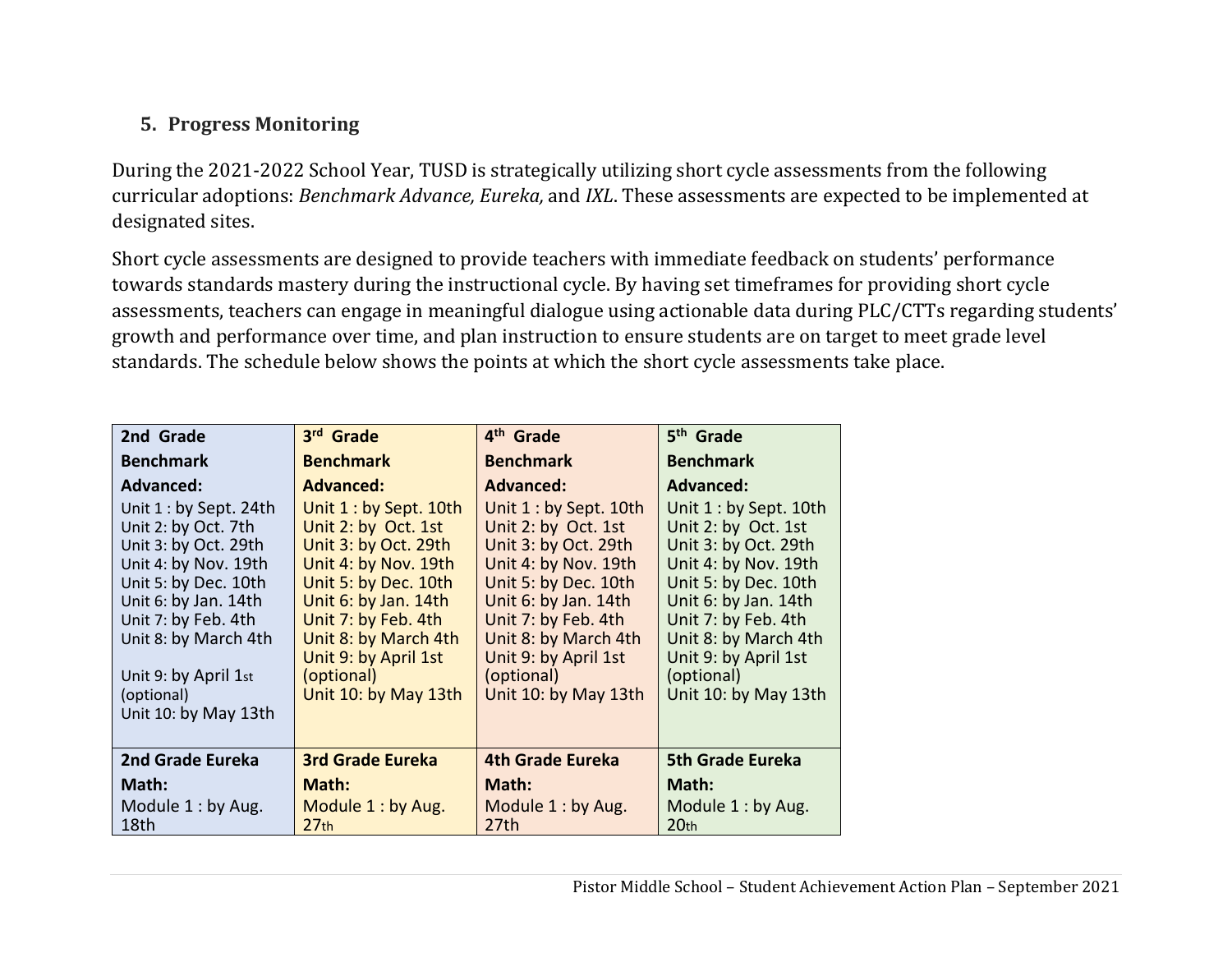| Module 2: by Aug.<br>27th<br>Module 3: by Sept.<br>24th<br>Module 4: by Nov.<br>19th<br>Module 5: by Jan.<br>21st<br>Module 6: by Feb.<br>18th<br>Module 7: by April<br>14th (optional)<br>Module 8: by May<br>13 <sub>th</sub>                           | Module 2: by Sept.<br>21st<br>Module 3: by<br>Nov.12th<br>Module 4: by Jan. 7th<br>Module 5: by Feb.<br>11th<br>Module 6: by April 1st<br>(optional)<br>Module 7: by May<br>7th. | Module 2: by Sept.<br>17 <sub>th</sub><br>Module 3: by Oct.<br>22 <sub>nd</sub><br>Module 5: by Jan<br>21st<br>Module 6: by March<br>10th<br>Module 4: by April<br>22nd (optional)<br>Module 7: by May<br>20th | Module 2: by Oct. 1st<br>Module 3: by Nov.<br>19 <sub>th</sub><br>Module 4: by Jan.<br>14 <sub>th</sub><br>Module 5: by March<br>10th<br>Module 6: by April<br>22nd (optional) |  |
|-----------------------------------------------------------------------------------------------------------------------------------------------------------------------------------------------------------------------------------------------------------|----------------------------------------------------------------------------------------------------------------------------------------------------------------------------------|----------------------------------------------------------------------------------------------------------------------------------------------------------------------------------------------------------------|--------------------------------------------------------------------------------------------------------------------------------------------------------------------------------|--|
| 6-11 IXL Continuous Diagnostic Assessments:<br>Window #1: Aug. $16 - 27$<br>Window #2: Sept. $13 - 24$<br>Window #3: Oct. 25 - Nov. 5<br>Window #4: Dec. $1 - 14$<br>Window #5: Jan. $18 - 28$<br>Window #6: Feb. 28 - Mar. 10<br>Window #7: May $2 - 13$ |                                                                                                                                                                                  |                                                                                                                                                                                                                |                                                                                                                                                                                |  |

#### **Next Steps**

# **Project Elevate and TUSD Goals for Short Cycle Assessment**

Project Elevate is a two-year program of structured support to improve teaching and learning which results in significant student academic gains. The support is focused in three areas: (1) Talent Management: to develop a comprehensive system to support an environment or effective recruitment, on-going support, and retention; (2) Culture: to cultivate a strong culture where high expectations for all learners are evident and embraced by school; and (3) Instructional Infrastructure: to implement high quality curriculum and instruction, including an observation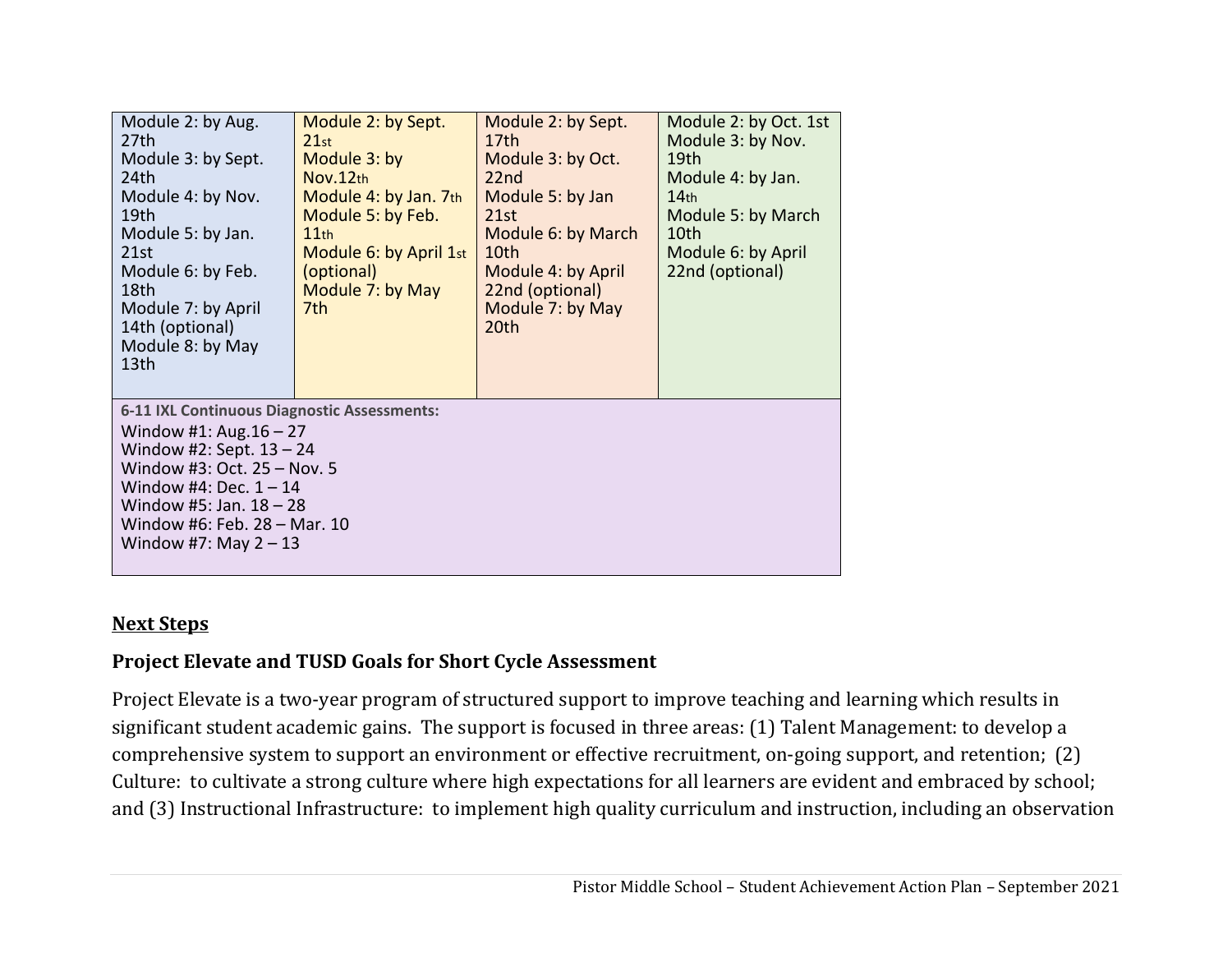and feedback system and a cohesive assessment system focused on data driven decision making and data driven instruction.

This program is sponsored by the Arizona Department of Education and will provide ongoing mentoring for the principal, professional learning for the site's leadership team, and collaboration with district leadership. The Shortterm goals are:

- Develop equitable instructional infrastructure that includes high-quality curriculum and instruction, observation and feedback, and a cohesive assessment system focused on data driven instruction
- Improve culture of equity, learning and high expectations for all
- Establish effective talent management systems

The long-term goals are:

- Improve equity-focused leadership competencies
- Improve teacher practices
- Achieve significant gains in student achievement
- Reduce achievement gaps between student subgroups
- Sustain highly effective equitable LEA and school systems

TUSD's D and F rated schools will participate in Project Elevate, beginning in SY 2021-22. Concurrently, these 18 schools have shifted their assessment protocol to administer short cycle assessments to be more responsive to 'in the moment' instructional practices. This shift away from deficit-oriented strategies such as benchmark testing toward authentic, formative assessments will improve student learning. TUSD's goals in collaboration with Project Elevate are:

• To transform assessments districtwide to an ongoing formative cycle that teachers are in control of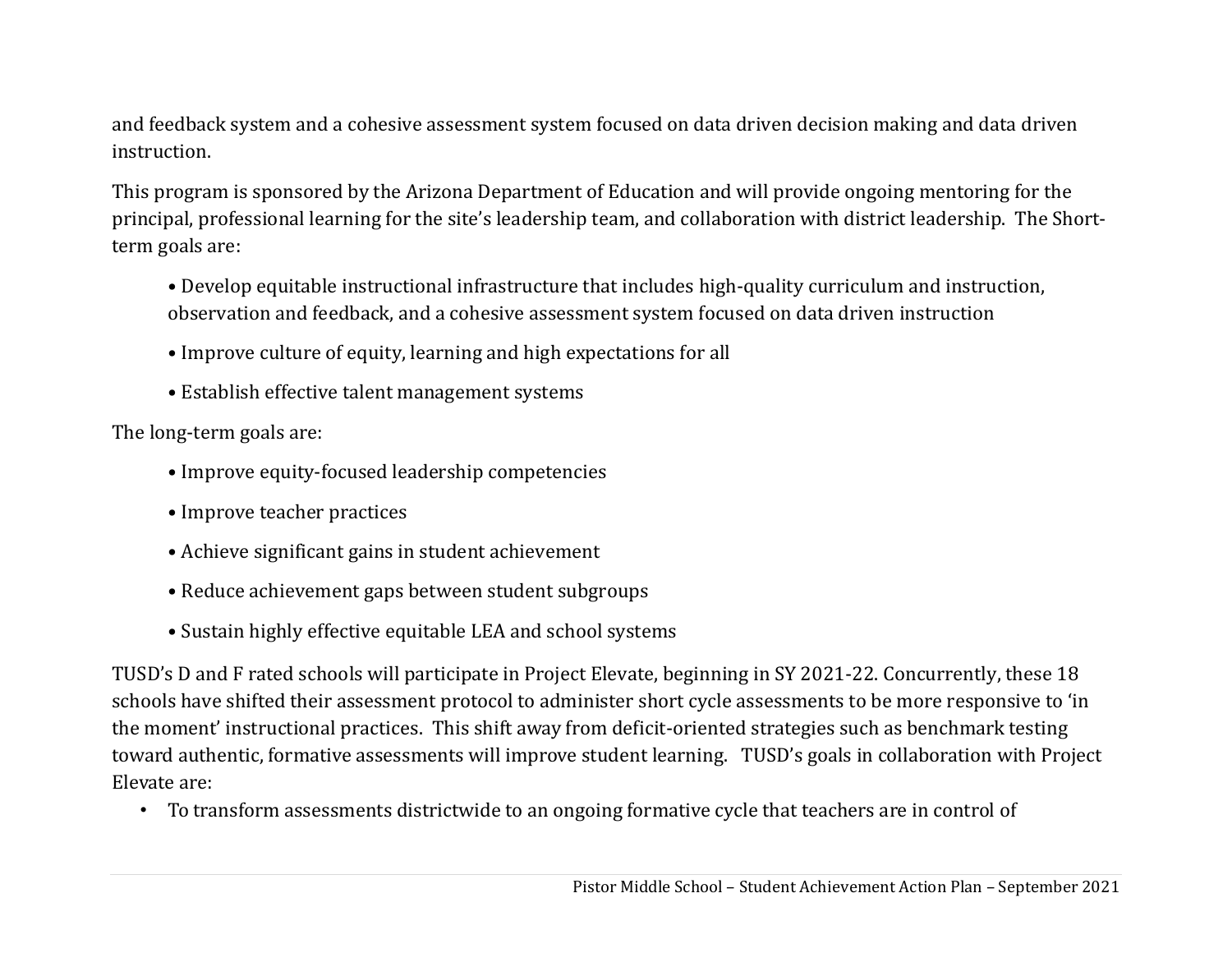- To utilize assessments as a strategy for learning rather than of learning.
- To shift current assessment and instructional practices for Project Elevate schools to a formative assessment model.
- To utilize short-cycle assessments with Project Elevate